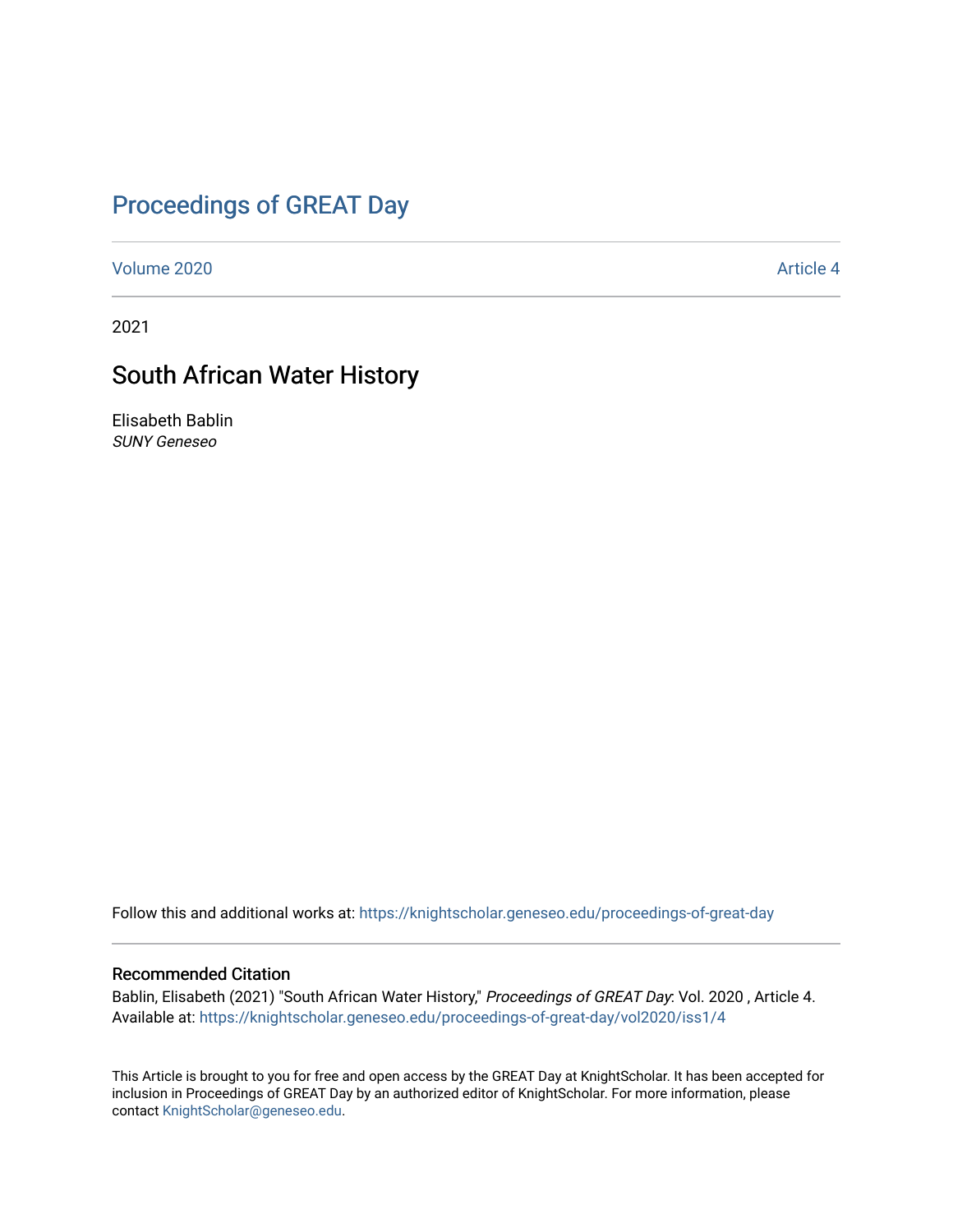## South African Water History

### Erratum

Sponsored by Amanda Lewis-Nang'ea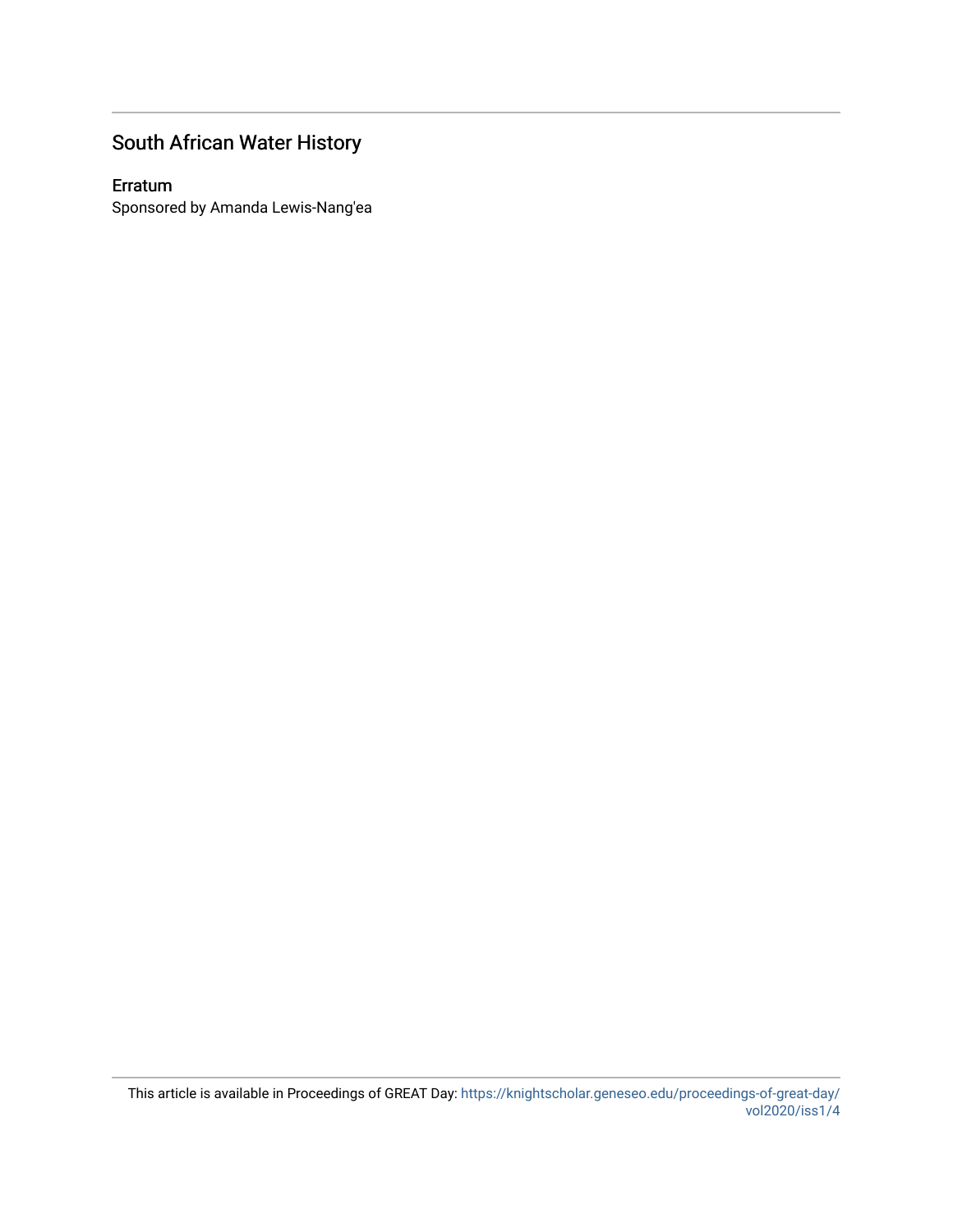# Foundation and Change of Water Inequality in South Africa

Elisabeth Bablin

*sponsored by* Amanda Lewis-Nang'ea

# **ABSTRACT**

Water is a scarce resource in South Africa, a country dependent on water for agriculture, yet plagued by droughts. This is an examination of the developing understanding and control of water in South Africa, as well as the societal impacts that control had on a conflicted society. It examines the responses to water in the early twentieth century, being a foundation period that sets up later water concerns in the following decades, and the period from the 1990s to the present, as a time of change in water use.

Water in South Africa is central to the struggles of the country. Since the earliest days of human habitation in South Africa, water has defined where people live, how they survive, what they eat, and why they move. As wat days of human habitation in South Africa, water has defined where people live, how they survive, what they eat, and why they move. As water is crugovernmental to environmental to economic. The most recent drought, brought to a pinnacle in 2018 with Cape Town's Day Zero, has drawn interest to the long history of water scarcity in the country. This ongoing water crisis in South Africa was caused by environmental factors and worsened by human actions. Responding to this crisis has been of paramount concern for the country since the rise of colonialism, specifically since the time of British control, which problematically sought to establish the area as an agricultural colony despite water shortages. During this time, there was also a rise in racial prejudice implemented by the government. Therefore, the responses themselves take on racially divisive characteristics. The actions taken by South African governments at the turn of the twentieth century grew water inequality based on race and created deeply entrenched water problems for the post-apartheid South African government to solve.

The time periods examined are the early twentieth century, from approximately 1900 to 1920, and 1994 (the end of apartheid) to the present. I occasionally mention events outside these time frames to provide background information on a certain topic, or to illustrate an ongoing trend. The early period was chosen because it contains the early responses to and understandings of water and water shortages, in the geographical region that is now South Africa. It represents a foundational period for irrigation and water con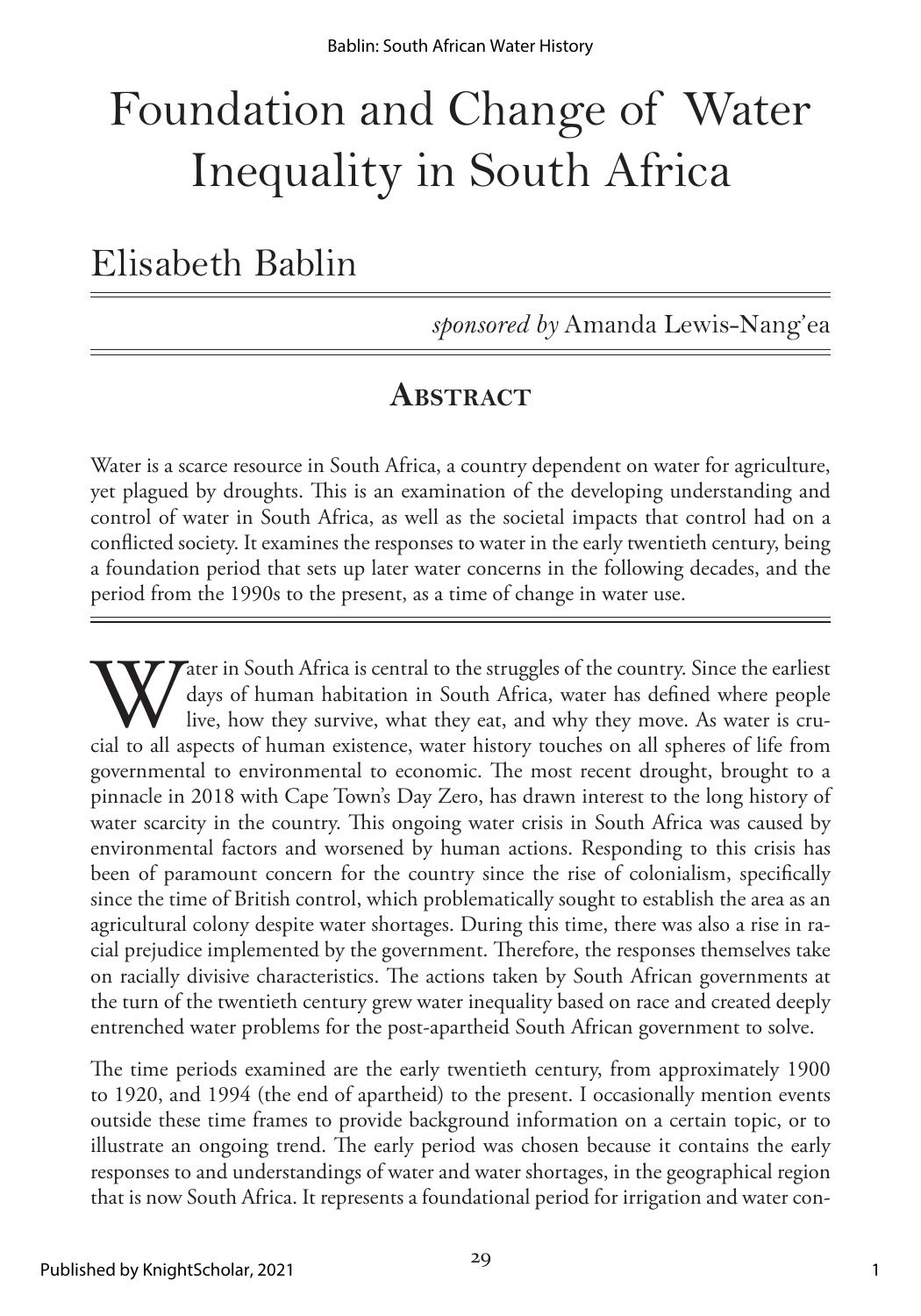trol. The principles it establishes, as well as the consequences of the events contained within the time frame, continue throughout the century. The later period coincides with the end of apartheid, and thus a dramatic shift in South African society, including its relationship with water.

# **A Brief History**

South Africa is a diverse country inhabited by an array of indigenous cultural groups, many of which are still present today. These include the Zulu, Xhosa, Khoekhoe, and San speakers. The Khoekhoe and San in the Western Cape region were semi-nomadic herders and hunter gatherers, respectively. The Nguni groups (connected by a Bantu ancestry and related culture) practiced agriculture, but never to the extent seen after colonization. Their method of agriculture was small scale subsistence farming. European contact first arrived in 1652, when the Dutch East India Company sought a refreshment station near the cape to help its ships sailing to Indonesia. European arrival was not without violence. San peoples experienced a near genocide at the hands of Europeans from being shot by raiding parties and the encroachment of cattle herders on their land. The Khoekhoe integrated into the European economy set up in the Cape and many converted to Calvinist Christianity. Zulu peoples continued armed resistance against European control until as late as 1900, increasing tensions within the area. The early colonial period was a time of intermingling of races. As African women frequently bore children with European men, and slaves from other parts of Africa and Southeast Asia continued to enter the area, South Africa developed a complicated system of race classification that could be very arbitrary (Heribert & Moodley, 2005, p. 48-58). This haunted the prejudiced governments of the twentieth century as they struggled to find a way to classify people based on race.

Later, the British would take an interest in the colony and spend years fighting for it with the Dutch. Settlers from Europe continued to enter the area, including Germans, Dutch, and French Huguenots. Around the beginning of the nineteenth century, Great Britain sent skilled workers with their families to inhabit the colony. The influx of British settlers and abolition of slavery pushed the Afrikaners inhabitants inland. The result of this 'Great Trek' was two separate Afrikaner Boer Republics, the Transvaal, and the Orange Free State. With British control came waves of immigrants from the then British colony of India. Originally hired as indentured servants, many stayed after their contracts expired. The group faced discrimination from both white and black South Africans (black South Africans criticized them for taking jobs) (Heribert & Moodley, 2005).

Natural resource extraction began in the mid-nineteenth century. Quickly, money poured in from Europe to build an infrastructure in South Africa that revolved around the extraction of diamonds and gold. The industrialists, such as Cecil Rhodes, who pioneered such ventures, gain wealth and considerable influence throughout all Southern Africa. Populous, long-term settlements allowed money to stay in the region and promote economic growth, instead of being immediately taken back to Europe.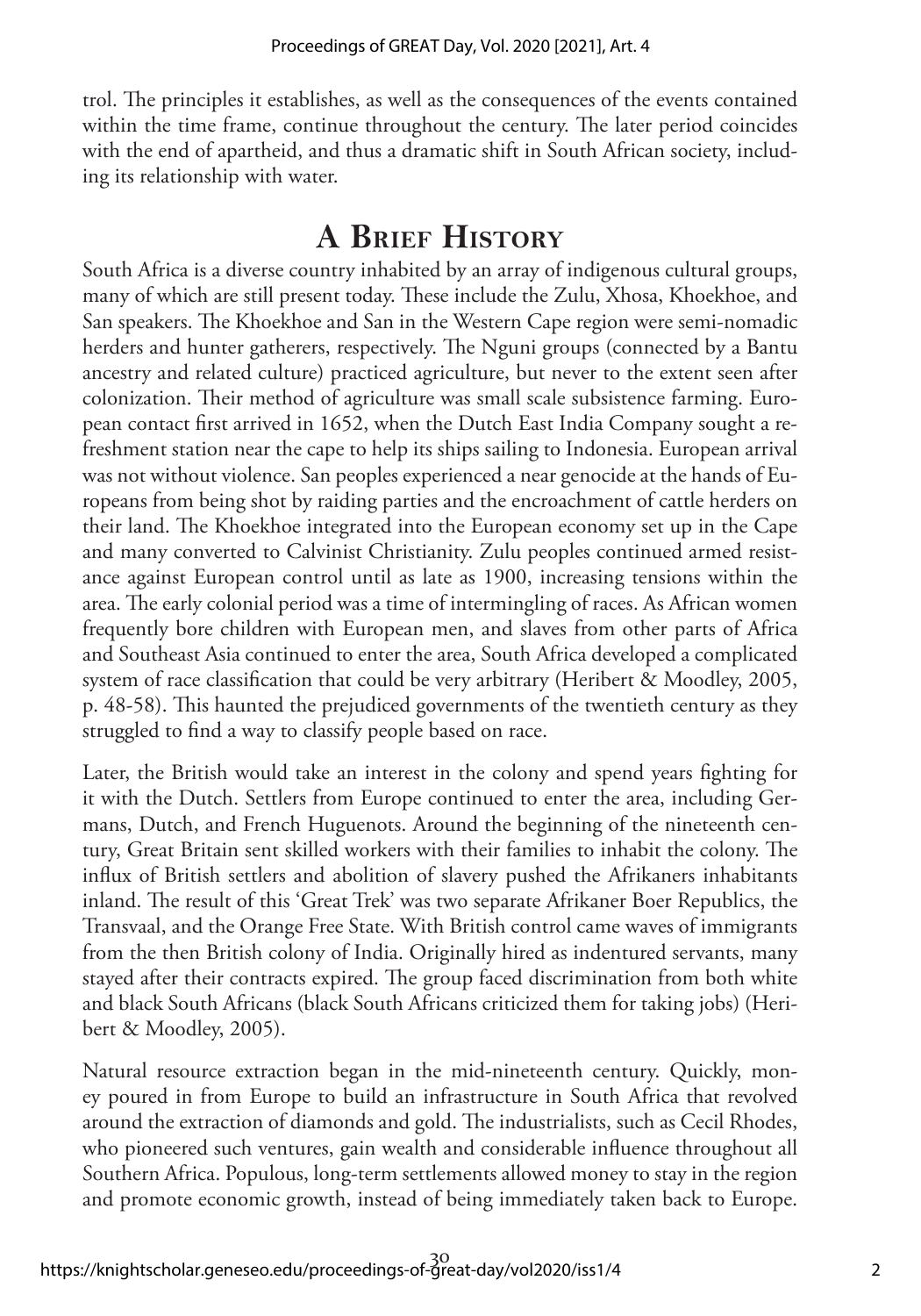This allowed for the area to industrialize earlier than other colonized parts of Africa. Industrialization also brought about more interest in the country's interior, and the growing European presence there forced native South Africans into denser communities. The strain from colonization collapsed most of the pre-colonial economy, forcing native populations to mines and slums to look for work (Heribert & Moodley, 2005).

Increasing activity and desire for control over precious resources brought the British back into conflict with the inland Afrikaans. The Boer republics fought a guerrilla war against the British with international support but lost after suffering heavy casualties (Heribert & Moodley, 2005, p. 48-58). By 1902 the Transvaal and Orange Free State republics were forcibly joined with the British Cape and Natal areas. With imposing British rule came white authority over the colony, further disadvantaging the nonwhite inhabitants. This was most poignantly seen with the 1913 Native Lands Act, which established the homeland areas as "Native reserves" for native African inhabitants. The area allocated for them made up only 7 percent of the country's total area (Heribert & Moodley, 2005). British cruelty during the war, including the use of concentration camps and attacks on rural non-combatants, sparked a flourishing of Afrikaner nationalism. The sentiment grew after the fighting, when British continued to discriminate against all non-English populations. A high percentage of Afrikaans gained the reputation of being "poor whites" without land or jobs, as the English preferred African workers to Afrikaans because they thought Africans were more obedient and accepted lower wages (Heribert & Moodley, 2005, p. 48-58).

In 1948, the Afrikaner National Party gained control of the government because most of the (white) voting population was Afrikaans, not British. After the election, the Afrikaner National Party implemented the apartheid system with a focus on separate development. This system frowned upon assimilation into European culture and instead categorized black South Africans into a few different "tribal" groups that rested below a unified white population on the social ladder (Heribert & Moodley, 2005, p. 48-58). Originally eight of these groups existed, with two more created in later years. Reinforcement of this system came with the creation of Bantu Authorities in 1951, just a few years after apartheid began, and was furthered by nominally giving the homeland areas self-governance (Southall, 2015). Public encouragement of cooperation between Afrikaans and British helped form one white minority population that kept control over all non-white groups. "Coloreds" and Indians, populations originally left out of the system, later gained a place somewhere in the middle of white and black, as they possessed voting rights but did not have a power equivalent to whites (Heribert & Moodley, 2005, p. 48-58).

Apartheid included segregation of peoples based on race. It achieved this by implementing racial practices in different spheres of life. These included physical separation (including the formation of homelands or Bantustans and the separation of cities into white and non-white living areas) and differentiation of services and facilities (distinct hospitals, schools, universities, bathrooms, etc., for whites and non-whites). Those in power crafted an illusion of equality by establishing homelands as quasi-independent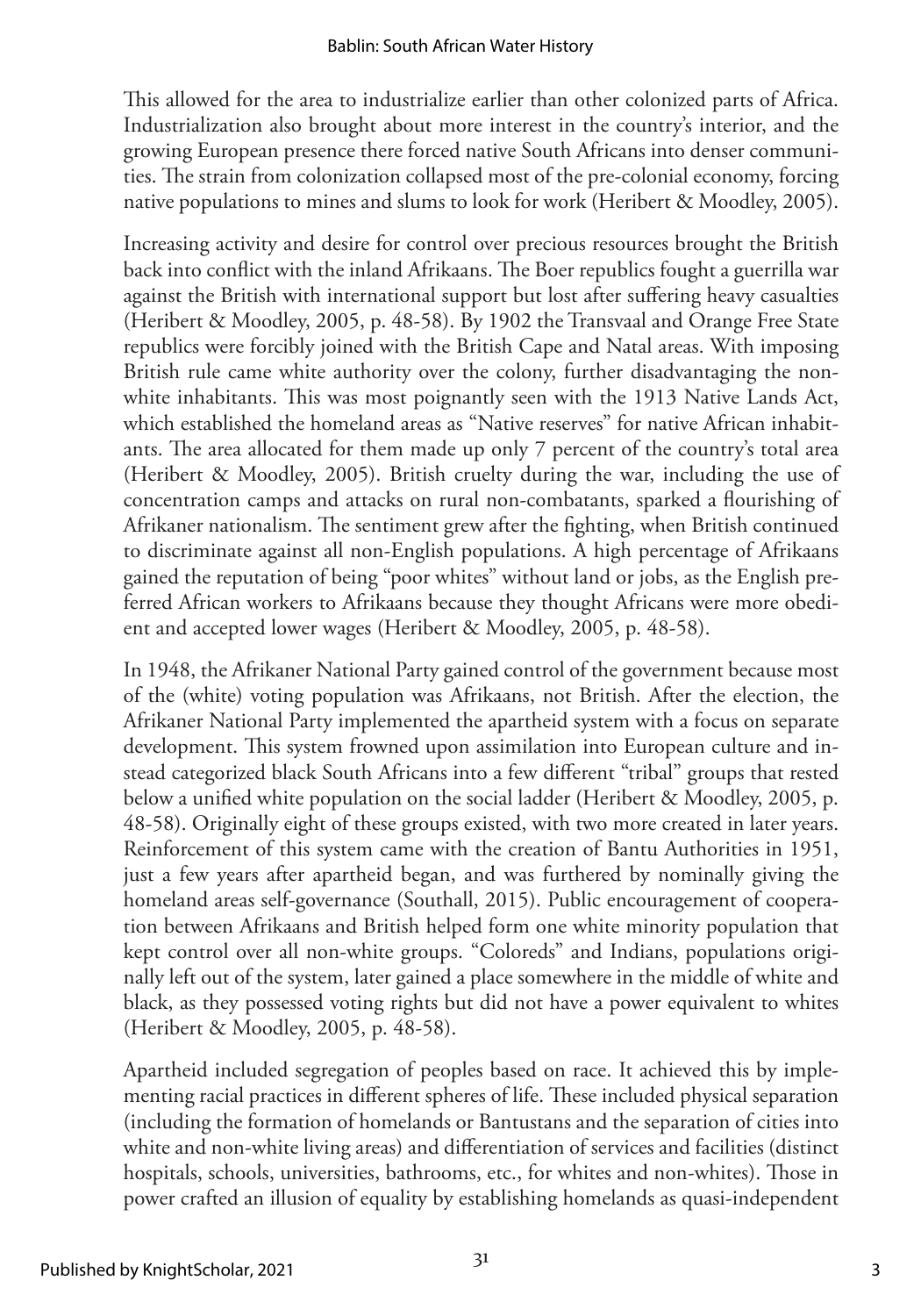states, justifying the exclusion of rights to black South Africans throughout the country. Policies intentionally heightened social divisions; for example, passing laws created barriers to entry into urban workplaces for rural blacks, and different ethnicities possessed unique education systems (Heribert & Moodley, 2005).

By the end of the 1980s, apartheid was becoming visibly unsustainable. The collapse of the Soviet Union left resistance fighters without an arms supply and therefore willing to negotiate. The compromise reached shifted political power to new demographics but kept the economic system intact. The democratic elections that followed in the year after 1994 showed promise for the country, though it may be too soon to tell how successful the new government will be over a longer time period (Heribert & Moodley, 2005).

### **Historiography**

Texts revolving around water in the pre-apartheid era in South Africa often focus on a specific public works project, including dam building and other irrigation schemes. They designed these projects to ease water issues in a small area of the then British colony, such as the Kamanassie irrigation scheme in the Western Cape and the Buchuber irrigation scheme near the Orange River (Visser, 2018). Previous works highlight the proximate purpose of the water projects, to ease the suffering of the rural, poor, white South Africans. They accomplished this goal in two ways: by improving the water situation, and by providing construction jobs for unemployed persons. Few articles mention how the projects affected non-white citizens, probably because few projects concerned themselves specifically with people of color. The agricultural sector was almost exclusively white (Visser, 2018). The sources that deal with the role of black and colored South Africans frequently discuss how governmental projects were hostile towards those people, or how they were under-prepared for the roles they sought to fill (Holbrook, 1998).

The creation of these projects were not only to improve drought, some projects, such as the Winterton Irrigation Settlement (1902-1904), served an additional purpose. They broke up sizable chunks of land for redistribution. With the Winterton Irrigation Settlement, this was not to assist the poor, but to increase the productivity of the land, as the large farms proved inefficient (Whelan, 2019). A similar concept, noted by Holbrook (1998) when explaining the 1976 Tyefu Irrigation Scheme, involved communal land being voluntarily surrendered, and irrigated land being redistributed. However, this redistribution seems to be primarily to aid the rural poor. If the other projects involved land distribution, it was not noted. Why some projects included land redistribution and not others is unclear. It might be because of the unique concerns of the region in which the project was being implemented. As it seemed foolish to underutilize land, even as a large landowner, it may have been a problem specific to the Winterton area. And the voluntary succession of communal land may not have been possible, or well received outside of Tyefu.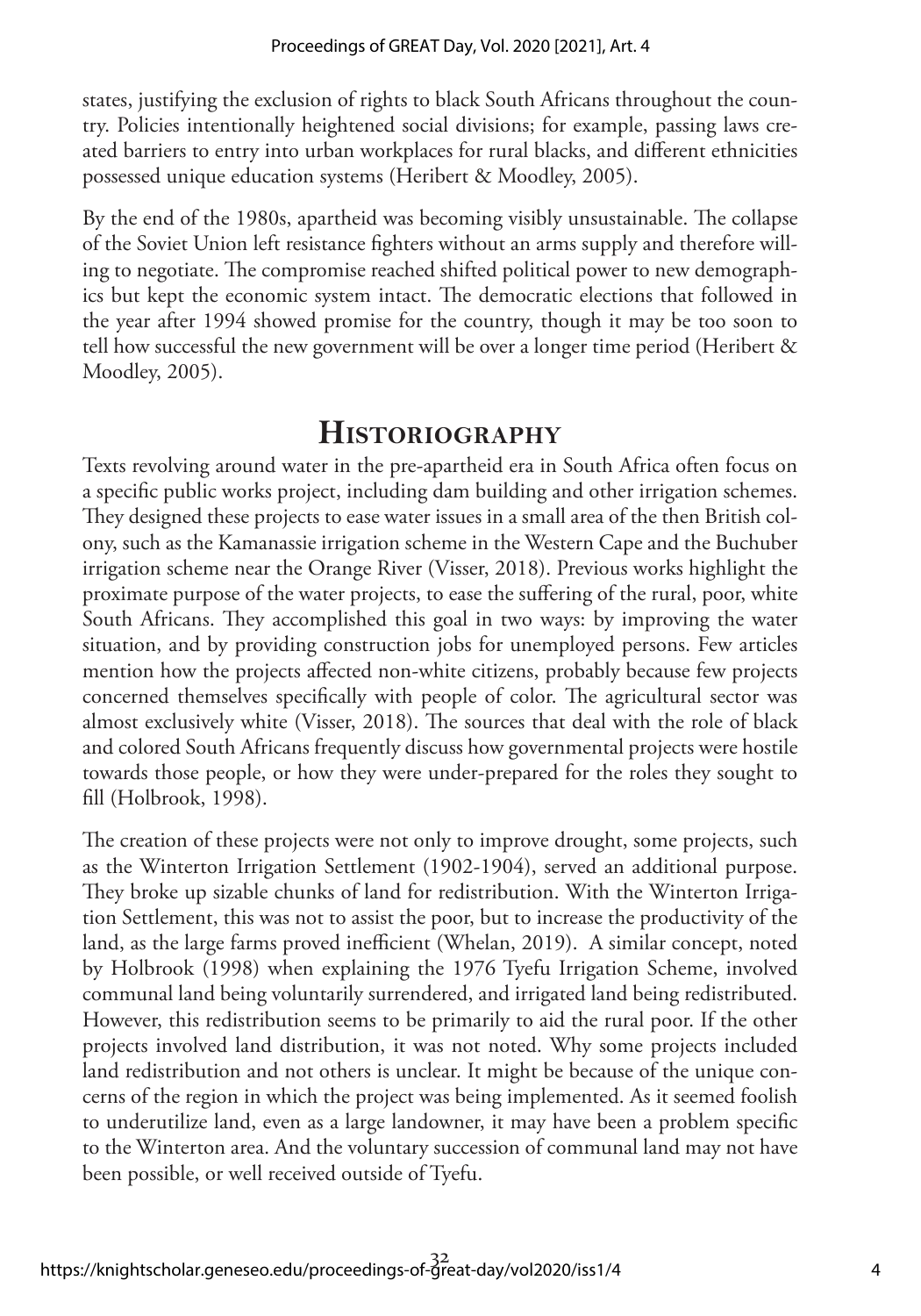Visser (2018) notes the impact of climate change as a cause of drought and as a motivation for creating long lasting water projects. This is consistent with concerns expressed by government officials and other powerful figures in the primary literature. Interestingly, considering the prominence of the topic in primary sources, this is the only secondary source to mention climate change as a cause for water issues. The rest of the early twentieth century texts focus on cyclical droughts, common in South Africa, occurring every few years for interminable stretches of time. Climate change plays a greater role in post-apartheid water issue sources, probably because of increased scientific knowledge and the compilation of decades of climatological data.

Post-apartheid research on water in South Africa does not focus on specific projects, but on the influence of water through different lenses, be they social, scientific, or governmental. In their articles, Julia Brown and Philip Woodhouse both document the hopeful, yet plagued water reform initiatives throughout the country. Such reforms were needed because the distribution of and access to water was certainly tainted by the systematically racist apartheid government. Brown (2013) deals with the implications of entrentched white power and how it prevents change from occuring. Woodhouse discusses the necessity of water reform, as well as land reform. He also mentions hindrances to water reform, including multiple governing bodies attempting to control the same sources (Woodhouse, 2018). These two authors describe why and how water remains a racial issue, despite the formal end of apartheid.

This is another trend in the literature of water in post-apartheid South Africa: a greater emphasis on the social aspects of water shortage. Marcelle Dawson expands on the relationship between people and water with an article about water use in Soweto. It examines how, even after apartheid, water access and control remains an issue with serious social implications (Dawson, 2010). Karen Piper pursues a similar theme in her article about water during apartheid. This article examines the systematic water inequalities put in place to subdue non-white populations (Piper, 2014). In place of the discussion of specific irrigation schemes, authors on this topic cover why water is a social issue. Texts dealing with the early twentieth century hint at this, for example, by noting the beneficiaries of water projects or documentation of those hired to complete the projects, but never discussed as its own topic (Whelan, 2019). Once again, lack of sources for this topic may have caused this. The story of non-white South Africans and water was seldom told because the agricultual sector and water projects exhibited racial biases, that kept non-white groups away from water discussions (Whelan, 2019). Yet, their lack of presence in documents related to irrigation and dam building projects, may itself tell a story of exclusion. Here, recent literature has a distinct advantage. The people who have experienced apartheid and post-apartheid in South Africa can speak about their thoughts and experiences. There is no documentation of how South Africans felt about water issues before and after the shift in government, but there are firsthand accounts about the country's current water crisis and its impact on individuals. For example, Dawson's (2010) account of water use in Soweto includes the opinions of residents and officials who dealt with the change in government and post-apartheid water access issues.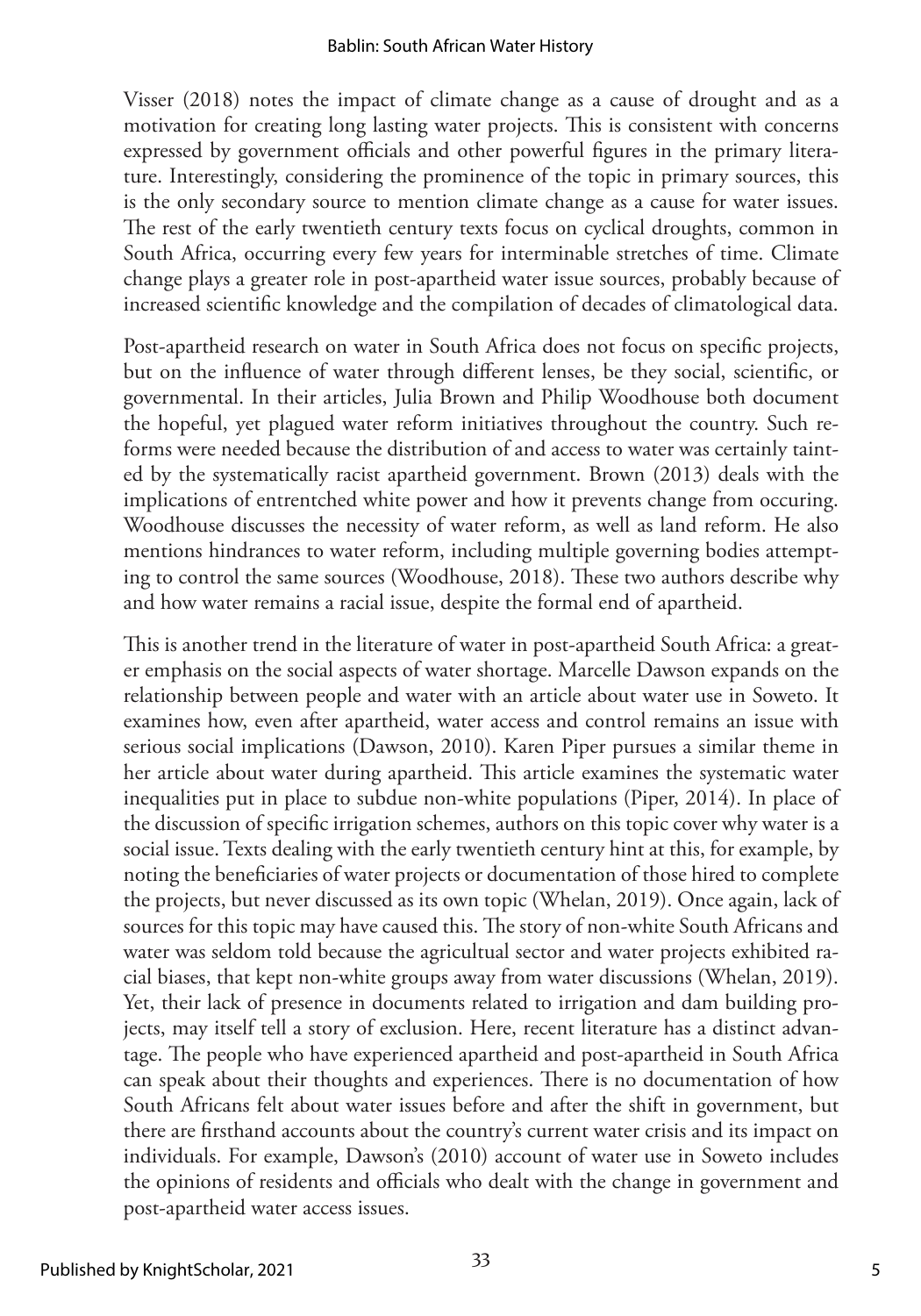The scientific sources about water in post-apartheid South Africa compared to preapartheid South Africa, vary in content and use of scientific data. As mentioned earlier, they recognized climate change in pre-apartheid South Africa, and Wessel Visser briefly touches on this subject. However, in pre-apartheid literature the topic is seldom mentioned, compared to the post-apartheid literature. The advancement of science and technology, and a compilation of South African weather and climate trends, allowed Piotr Wolski to scientifically study water in the country (2018). Wolksi and others use these sources to offer explanations for droughts, model possible futures for a water scarce country, forecast the economic effects of water shortages, and offer potential solutions. They offer an analytical view of water in South Africa, which can create an accurate representation of the ongoing crisis facing the country.

Elizabeth Mettetal, Angea Mathee, and Tichantoga Gonah use scientific data to examine other water trends. Mathee (2011) examines the relationship between water and health in great detail. Mettetal (2019) focuses on infant mortality, and makes connections between infant mortality rates and clean water access. Gonah (2016) uses a different data set to examine acid mine drainage and its implication for water, health, and the environment. These authors benefited from emerging science to show various trends relating to the South African water supply. These trends are missing from earlier texts because writers and scientists lacked the data they needed to draw meaningful conclusions.

# **Water Inequality in the Early Twentieth Century**

At the core of all water issues in South Africa is rainfall. Drought has proven to be one of the country's central environmental issues. South Africa, which besides being largely arid, is prone to cyclical droughts. In 1901, *The Times* identified water as one of "South Africa's chief needs," necessary for expanding agriculture and attracting investment and immigrant laborers (South African Irrigation Colonies, 1901, p. 4). In 1902, William Willcocks, best known for his creation of the Aswan (Low) Dam, crafted a report on water in South Africa. In his report, he noted that one of the major issues facing South Africa was drought. The country could not continue to expand with an economy reliant upon agriculture, without a way to control and distribute water. In his words, "the long winter and spring drought and the uncertain summer rains absolutely prohibit agriculture of any advanced kind," meaning the country needed irrigation (Irrigation in South Africa, 1902, p. 11). He identified both winter and spring as being times of water shortage and summer as a time of water uncertainty.

South Africans knew of the seasonal water shortages facing South Africa, but multiyear droughts, like the one that plagued Cape Town around 2015-2017, posed another problem (Wolski, 2018, p. 26). In 1883, rainfall levels fell to 19 inches. The following two years saw "no rebound" in rainfall (*The Christan Express*, 1917, p. 5). Both 1899 and 1904 experienced droughts that continued throughout the entire year (*The*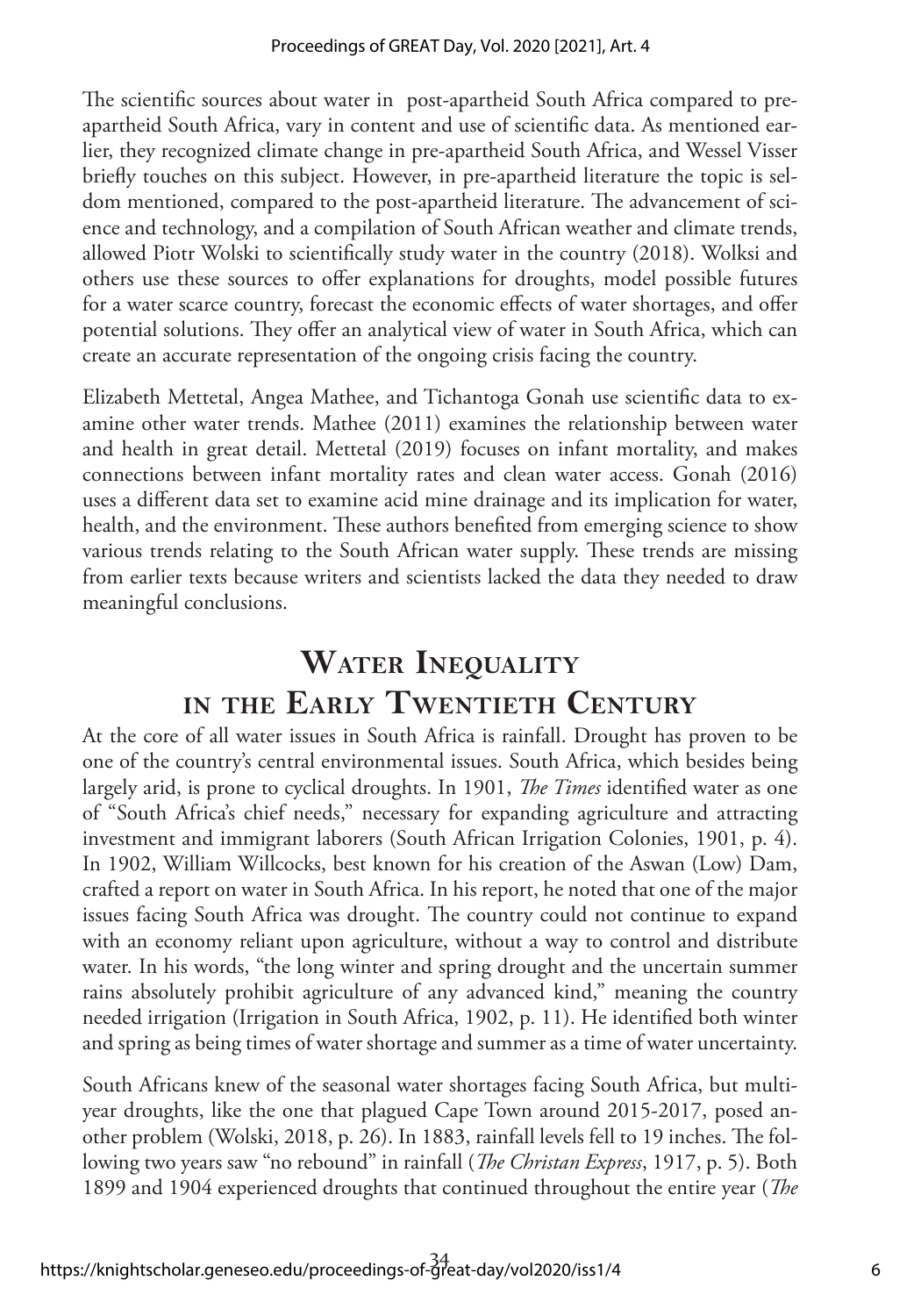*Christan Express*, 1917). In 1914 a drought began, continuing into 1916, at which time the rainfall was 18 inches below its former level (*The Christian Express*, 1916). 1916 appeared to be the worst year of this drought, though it continued into 1917 (*The Christan Express*, 1917). In *The Christian Express* review (1920) of *The Kalahari*, it writes about five "lesser droughts" and three "bad droughts" occuring in South Africa between 1875 and 1896 and ten "lesser droughts" and six "bad droughts" between 1897 and 1918 (p. 127). These numbers illustrate that South Africa had a water problem, and drought was at the center. This single precious resource in the arid country caused water inequality between people of distinct races (Review, 1920). It made people question why the rain was not falling and if there was anything they could do to stop the drought (Our Rainfall: Drying up of South Africa, 1909). It spurred different government initiatives and public works projects (South African Irrigation Colonies, 1900).

Soil played a role in water scarcity, both for its impact on farming and its ability to retain water. Inconsistent rainfall necessitated expansive irrigation projects throughout South Africa because nothing grew from under-watered soil. There would be no farms in the plains of South Africa, no people trying to extract wealth from it, no agriculture at all. "The soil comes next to the water in importance," (Irrigation Problems, 1910, p. 3). When there was insufficient rain, the soil suffered. If soil was not treated properly, it contributed towards water scarcity. This idea was recognized by early twentieth-century South Africans who suggested soil remediation as a way to alleviate water shortages and reduce the water used for crops (Irrigation Problems, 1910). Water during drought years did not saturate the soil and grass, causing crops to shrivel and die (Irrigation Problems, 1910). Without enough rain, the vast swaths of land without irrigation in South Africa were worthless. To even think of farming land, a reliable water source had to be present such as the Orange and Vaal rivers. They believed these rivers to be key to expanding agriculture in the country as the basis of irrigation projects (South African Irrigation Colonies, 1901).

The final environmental factor that affected water levels was climate change. While climate change has received much attention in recent years, the idea has existed for decades. In 1916, *The Christian Express* reported, "South African climate is changing," specifically regarding rainfall levels (*The Christian Express*, p. 34). Two years later, the newspaper described the possibility of long-term soil erosion detrimentally shifting the course of rivers and rain shortages, decreasing atmospheric water levels and increasing ground evaporation (*Review*, 1920). To find out with finality whether or not the country was drying up, and therefore experiencing climate change, South Africans called the government on to study climate in South Africa by recording weather trends such as rainfall. They also suggested for the government to compare the data collected with climatic trends from other countries, specifically those with a similar climate to South Africa. This would hopefully provide a definitive answer to if South Africa was drying up (*The Christian Express*, 1916). South Africans knew that climate change was a potential cause of their water problems. However, unlike how climate change is often conceptualized today, it was generally thought to be beyond human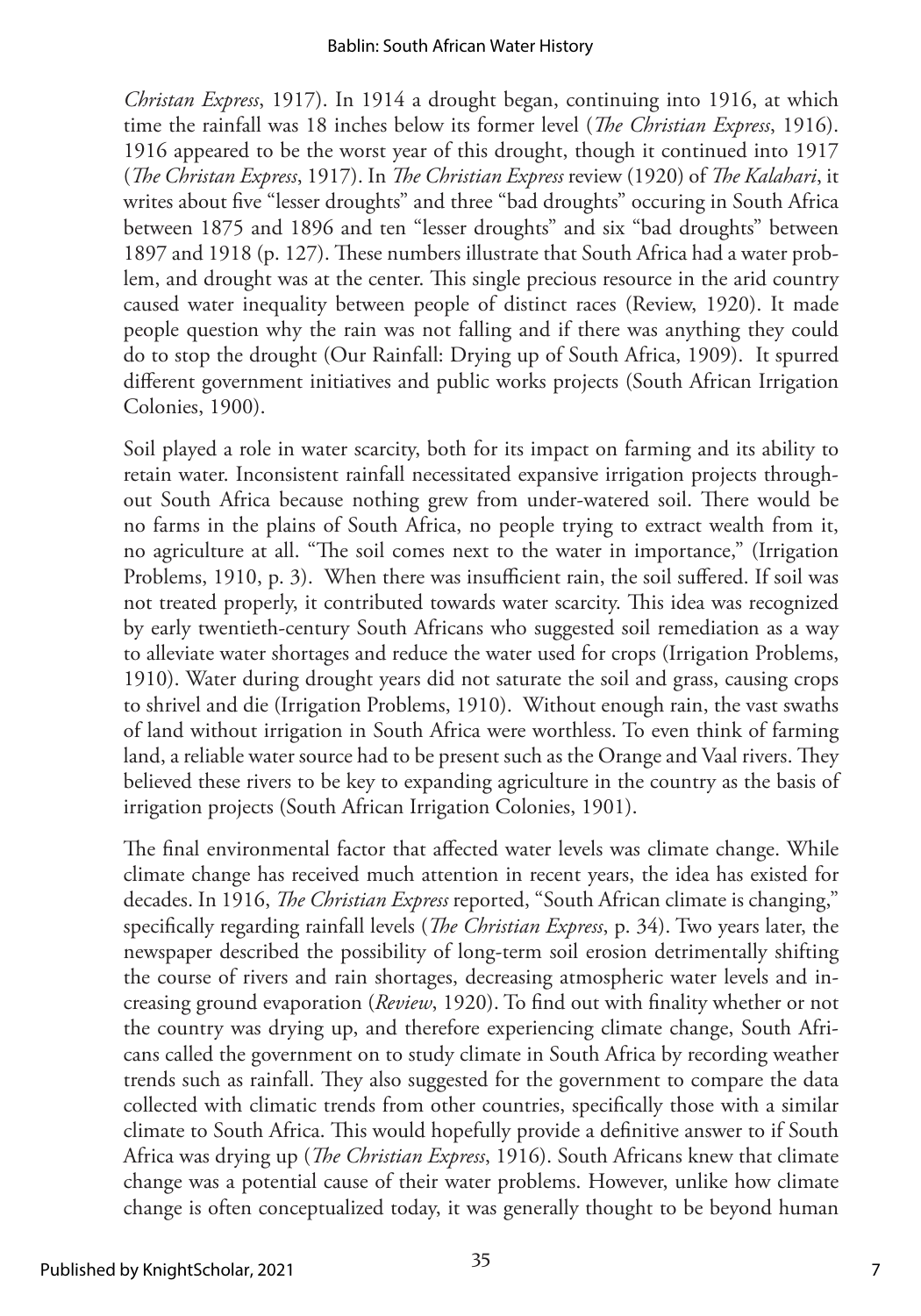control, with some exceptions. These included raising cattle and creating more run-off (*Our Rainfall: Drying up of South Africa*, 1909). They grasped that there were longterm climatic patterns that contributed to their lessening rainfall.

Even before apartheid officially began in 1948, segregation and inequality marked South African society. This extended to the placing and access to water, and the effects of drought on people. Drought in the early twentieth century created shortages of mealies, an important food source in native communities. Additional mealies could be bought but only at inflated prices, too high for struggling native communities suffering from a lack of water and poor harvest. Despite the drought, the surplus and import of food should have been enough to keep prices low. They attributed high prices to the greed of Europeans (*The Christan Express*, 1917). Those of European descent were better able to escape some of the worst effects of the drought. They had a buffer of wealth and privilege that native South Africans did not have.

Recurring drought left a void that needed to be filled. Water control needed to be implemented, either by the government or others. Interested parties suggested plans to expand irrigation and infrastructure in new areas of the country. South African land, if properly irrigated could support a thriving agricultural sector to the benefit of poor whites and "progressive natives," (*Review*, 1920, p. 127). This plan, unlike many other irrigation schemes, mentioned indigenous South Africans. They were potential beneficiaries, but only those considered "progressive." This presumably refers to the wealthiest, most agriculturally productive, and assimilated black South Africans. The plan illustrates no intention of helping natives. This view of native South Africans as lesser than their European counterparts is a theme in this newspaper. In the previous article mentioned, it asked of the inflation of prices, "Does it seem that Europeans wits and capital should be pitted against the Kafir's improvidence and short-sightedness?" (*The Christan Express*, 1917, p. 5). Though *The Christian Express* argued on behalf of black South Africans, it viewed them as handicapped beings when compared to whites. The newspaper displayed paternalistic behavior towards black South Africans.

There was obviously a water problem. People both in South African and in England knew of it. So, what was being done about the water crisis? Quite a lot. By 1900 there were thirty-one private and public South African colonial irrigation projects known to the Public Works Department. By the early twentieth century the Cape Colony region had attracted several project ideas, but other areas of the country, such as in the Transvaal and the Orange River State (as it was known at the time) were largely forgotten. Yet, the implementation of a few minor projects showed that irrigation projects were both possible and profitable throughout the country. In 1879, an irrigation canal was dug at Upington off the Orange River, which successfully irrigated the land and increased its value to fifty pounds per acre. There was a similar project off the Vaal River at Warrenton, which allowed for earnings of up to £100 per acre from the produce it grew. These were not British government schemes, they were local projects, undertaken and maintained by those that enjoyed them. Private projects existed at a larger scale too. For example, the Smartt Syndicate created a dam near Britstown that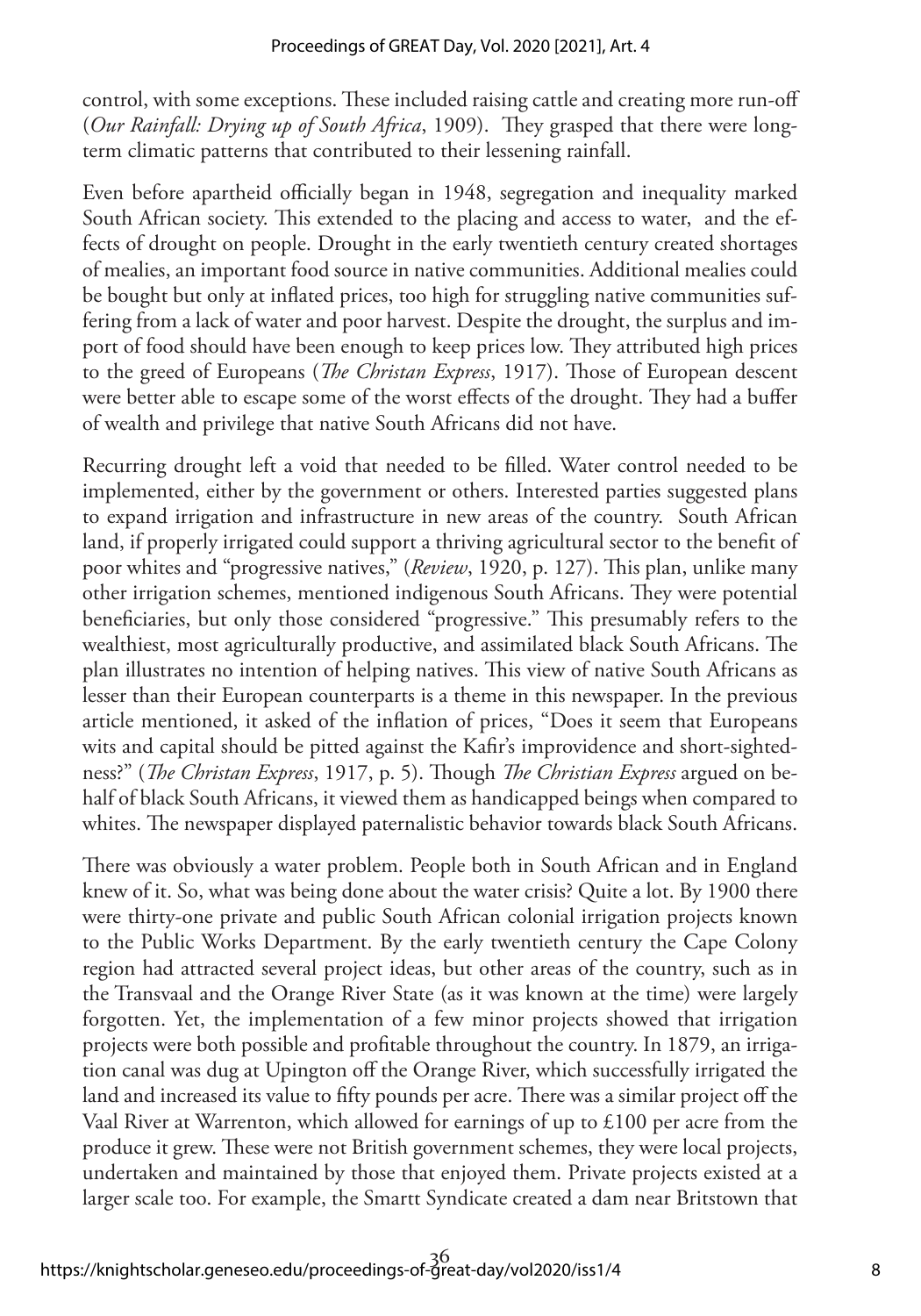could irrigate 1,000 acres and a man named Weingarten constructed a complicated water pump system to irrigate 7,000 acres near Upington (*South African Irrigation Colonies*, 1900).

The government projects tended to be more expensive, and sometimes poorly done. In later years, they had a significant racial element. Their aim was two-fold: to increase the profitability of the country and to settle it with white Europeans (as a way of maintaining their control over their territory). By the turn of the century they had undertaken several throughout the colony. At Van Wyk's Vlei they built a dam to hold 35 million gallons of rain and river water, and off the Vaal River the Douglas Irrigation Canal was dug (South African Irrigation Colonies, 1900). These are both examples of early governmental irrigation projects that established a framework for all future projects. This framework included creating projects that assisted poor whites, with minor concern for the native South Africans whose lands they were inhabiting.

It is important to note that in 1900, when *The Times* published this article, South African society encouraged private irrigation projects. The success of previous irrigation projects, such as Upington and Britstown, proved their usefulness. They hoped these early small successes would spur on more companies to begin irrigation projects throughout the colony. Yet, these projects were not expected to stand on their own. Experts and writers recommended the government provide aid, specifically government subsidies and free use of land. This would ensure that work began and continued until complete, to the economic benefit of the colony (South African Irrigation Colonies, 1900, p. 3). However, the government's role in irrigation projects quickly changes, based on how desperate the water crisis seems.

In 1901, the British brought William Willcocks to South Africa to do a survey of the irrigation potential of the colony. Famous for his work on water public works projects throughout the British Empire, Wilcock's work on the Aswan Dam, pleased the British so much that they sent him to South Africa to assess the water situation of the colony. His report earned him a knighthood. Willcocks was a vital tool of the British empire, used to shape and modify their colonial landscapes to whatever they wished. In South Africa they wished to transform the arid landscape into something suitable for large-scale agriculture. His projects helped solidify colonial rule in South Africa and across the British Empire (Ozden, 2014).

In his report about water in South Africa, Willcocks suggested that all rivers in the country become public property, citing the failure of private projects elsewhere as the reason (Irrigation in South Africa, 1902). He did not mention the same projects the earlier article mentioned, perhaps because, despite his research on the country, he remained unaware of their existence and successes or perhaps they were not at the scale he imagined future South African irrigation projects to be. He lamented that the land was chronically underutilized, except for a minor part of the Cape Colony, and it needed intense water development to become profitable. Another aspect of his reasoning against private projects was that those who pay for them become impatient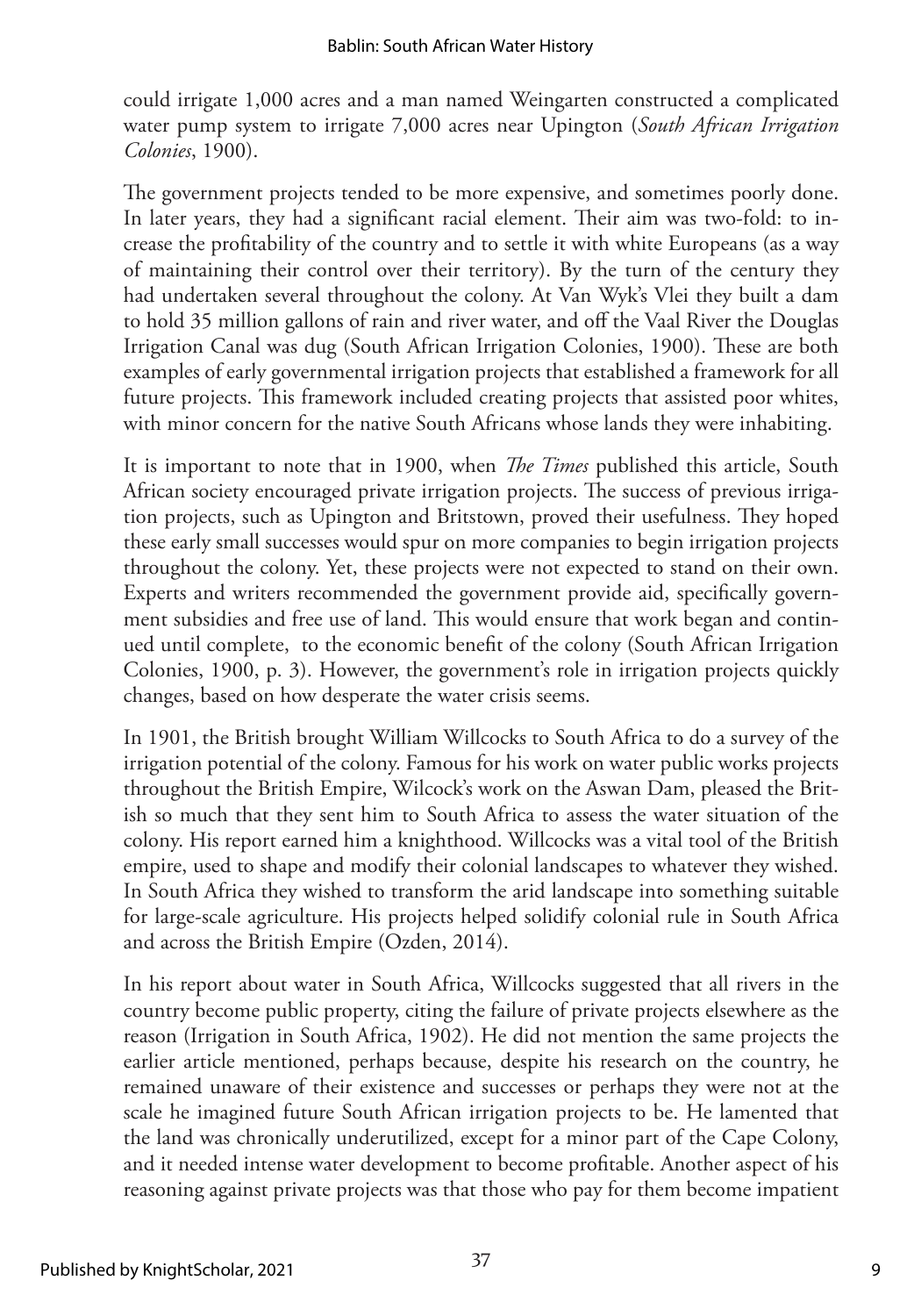to see a return on their investment and preemptively overuse their water resources. Wilcocks' notes that he looked to other countries to draw this conclusion, not the projects already attempted in South Africa (Irrigation in South Africa, 1902). If he had looked at previous works, which projects had succeeded and which projects had fallen through or become an economic burden, he may have made other recommendations. His plan involved using money from mining taxes to fund various irrigation projects (Irrigation in South Africa, 1902). He also believed land and water taxes were also to be crucial. These would encourage large landowners to make their land more productive. Not only would this help cultivate and irrigate the land, but it would also provide an opportunity to settle poor whites along the irrigation waterways (The Irrigation Report, 1902). This report spurred the next wave of irrigation projects in South Africa.

These projects sought to irrigate South Africa on a grand scale. Irrigation would allow agriculture, as well as mining, to support the country's economy. Irrigation schemes also had the immediate benefit of employing poor, white workers who could farm the land they irrigated. Native South Africans and other non-white people (namely Indian immigrants or people of Indian descent) also took part in the construction of some of these projects. However, they were not the demographic that the projects sought to aid, and they thus received poor treatment while working on the projects. They worked as a source of cheap labor because project managers did not view them as equal to their white counterparts (The Irrigation Report, 1902).

The Lifford Irrigation Scheme off the Fish River was one project that used people of distinct races as sources of labor. As suggested by William Willcocks, this project featured high government involvement. Though constructed on privately owned land, the Lifford Irrigation Scheme (1908) received government financing through the loan system, and Irrigation Department assisted in surveying the project. The Mooi River dam exemplified Wilcocks vision in its fullest form. It was a government irrigation project in its entirety, created not directly for irrigation, but to conserve the water supply of the river. This would make the Fish River more suitable for future irrigation. Unlike the Lifford Irrigation Scheme, this project only employed between 100 and 400 white people, depending on the stage of production (Irrigation: The First Big Dam, 1908).

A few years after the Lifford Irrigation Scheme, the government started work on the Hartebeespoort Dam. This irrigation scheme was in construction from 1916 to 1925 near Pretoria. This project, too, was highly racialized. It emphasized relief on poor whites, through use of white labor and resettlement of white people onto the land after construction was completed, to increase government support among the white working class. Projects, such as this one, created a barricade between people of color and the agricultural sector. Resettlement especially was detrimental because it blocked colored people from having access to arable land (Visser, 2018). The 1913 Land Act did something similar. It blocked black South Africans from owning land outside of "constitutionally defined 'tribal' reserves" (Woodhouse, 2018, p. 1-2).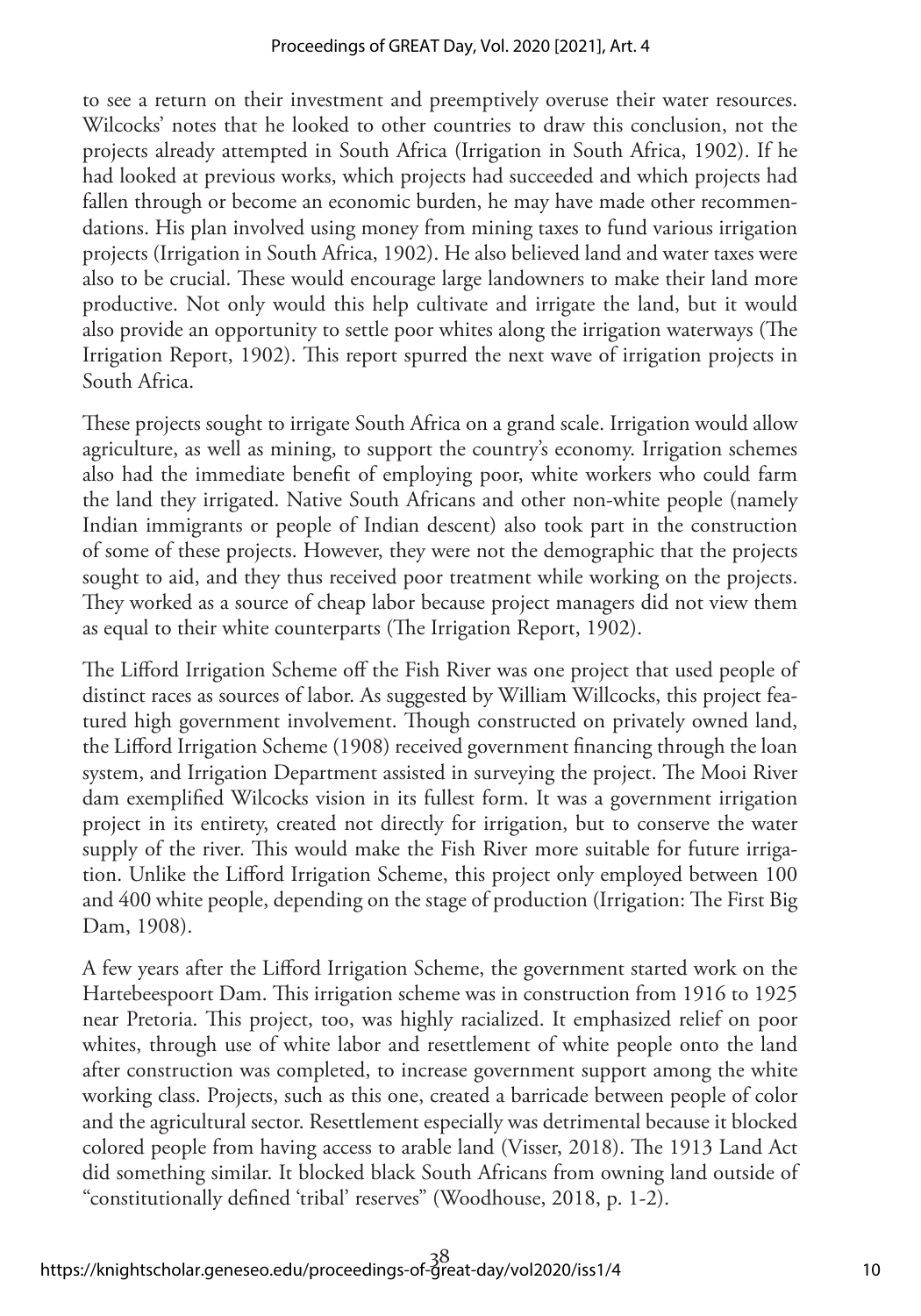The Kamanassie Dam near Oudtshoorn in the southwestern Cape mirrored the social aspects of the Hartebeespoort Dam a few years later in 1919. Besides creating a lasting water supply, they designed the project to employ and then settle poor whites. The Kammanassie Dam project had non-white workers employed during construction, but the treatment they received was underwhelming. They remained socially and physically apart from their white counterparts. Black workers lived sequestered in the black labor camp, across the river from the white labor camp that included improved facilities such as recreation areas and schools for children. Unlike white workers, management rarely allowed black workers to bring their families (Visser, 2018, p. 50). Before completion of the project in 1925, the government created a "civilised labour" policy which led to an even greater preference of white workers over black (Visser, 2018, p. 52).

Conversely, the Lower Tugela Irrigation Scheme in the Natal area aspired to aid African farmers, who had provided locally grown food to the area before the Langalibalele Uprising scattered the "market gardeners" (Whelan, 2019, p. 42-47). This scheme involved bringing water and infrastructure to a remote area of South Africa to develop and diversify the agricultural sector in the area. The irrigation scheme sought to dam the river and create canals on either side to increase the irrigated area. Unfortunately, creating the irrigation scheme involved breaking up large land ownings where African "squatters" lived. The Upper Tugela Irrigation Scheme was a similar project tailored to help poor whites. Together these projects make up the Winterton Irrigation Settlement on the Little Tugela River in what is today KwaZulu-Natal (Whelan, 2019).

The Winterton Irrigation Settlement project experienced moderate success. Despite setbacks such as food shortages in 1903 and 1904, droughts and intense rain in 1904, and tough terrain, the project continued until complete. It continues to operate to this day. It was also socially successful. It allowed for small communities to control their water supply, increasing "social and cultural cohesion" in settlers (Whelan, 2019, p. 63). This project was successful because of excellent planning and follow through. Before starting, developers considered the social aspects of the project. During the construction they adhered to that plan, even when faced with difficulties (Whelan, 2019). This project was almost unique in its success. Many other early twentiethcentury irrigation projects were unsuccessful. They fell through or cost more money than they could ever hope to make. Rather than ease water issues in the country, the failure of these projects made problems worse.

Irrigation in early twentieth-century South Africa frequently failed to ameliorate the country's water shortage. Officials proposed these projects with good intentions, to help poor farmers and bring water to the dry areas of the country, but the projects suffered from poor planning and follow through. Projects began preemptively, before the proper research on the project and area had been conducted (Farm Irrigation, 1907). The Kammanassie Dam, for example, provided jobs to poor whites, but failed to provide a consistent source of water to the area because "the land was unsuitable for permanent irrigation" (Visser, 2018, p. 57). A similar project, the Buchuberg Irriga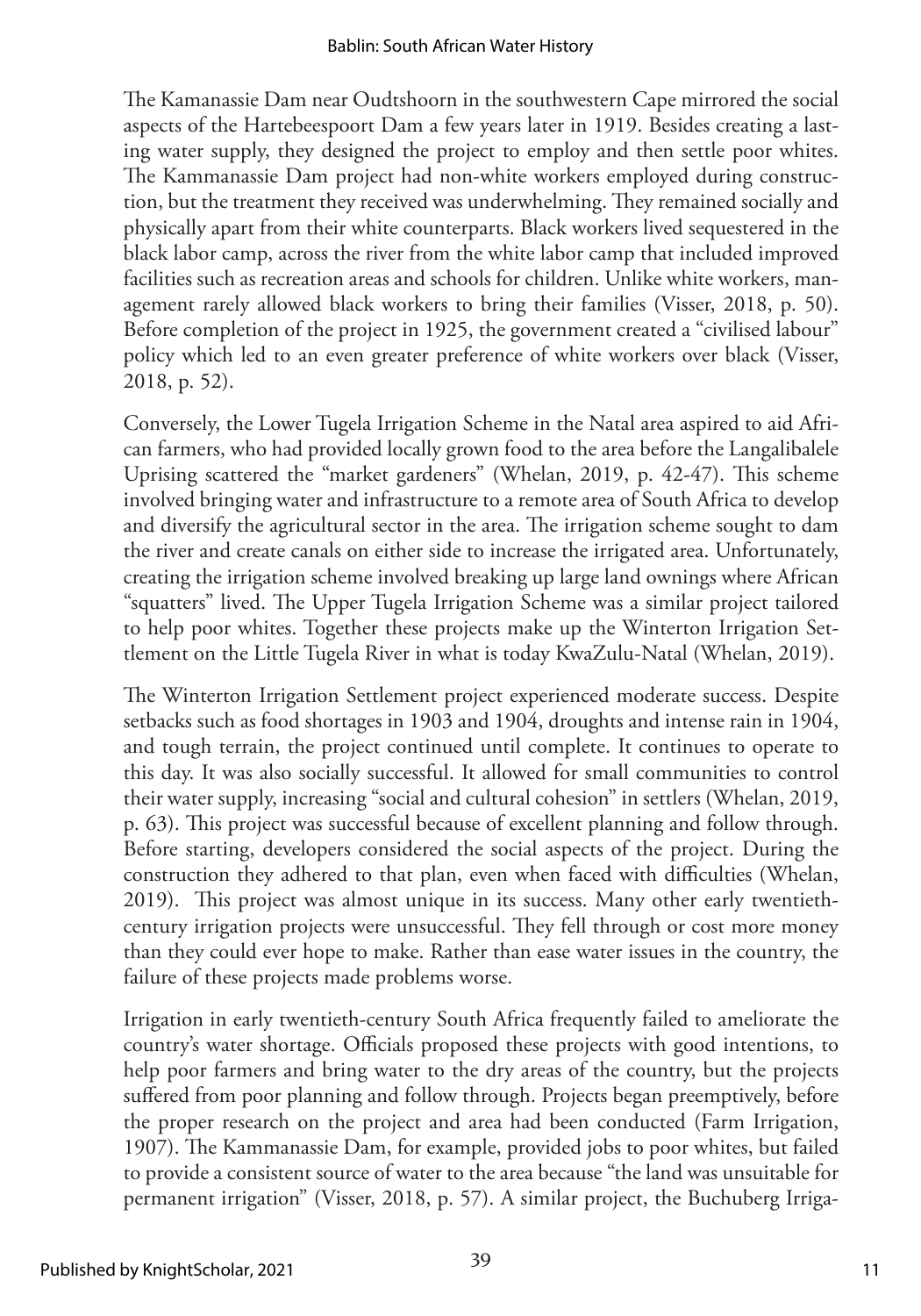tion Scheme, constructed from 1929 to 1934 in the midst of the Great Depression, displayed similar results. It provided short-term employment, yet, because of low water levels, it partially shut down soon after completion (Visser, 2018).

Even before 1900, the government in South Africa had a history of failed projects. One project in 1882 at Van Wyk's Vlei cost £18,000 and failed to reach the necessary water level of 10 ft. They diverted a river to fill the dam for an extra £900. The project was almost a complete failure because of the poor understanding of the area. Very few settlers moved onto the land after the diversion, and the project produced limited profits (South African Irrigation Colonies, 1900).

The 1890 Douglas Irrigation Canal also failed. Work on the project began without sufficient surveying being done. During construction, the Public Works Department declared the area to be unfit for the project. Construction restarted elsewhere at a substantial cost. Before the shift, the Public Works Department suggested buying more land for the project to increase profitability. The suggestion went ignored and the interest the project paid was 5% instead of the possible 12% (South African Irrigation Colonies, 1900). The Sutherland Dam, from the same time period, was also a disaster. An engineer warned against the project, though the municipality began it anyway. The dam reportedly broke open almost immediately after completion (South African Irrigation Colonies, 1900).

Governmental failures to ease water concerns in South Africa extended beyond failed irrigation projects. In Johannesburg in 1909 millions of gallons of water went unaccounted for. Engineers present could not discover where the water was going. Miners and household gardeners were both suspected of stealing it. However, these were only rumors. Excessive rainfall inundated the city with water, instead of a drought, presenting another governmental failure in water control. It could deal with too much water, no better than it could deal with too little. In this instance, the walls and carpets of Johannesburg residents were soaked through (The Water Problem, 1909). Water contamination was another public concern. In Johannesburg, residents drank whisky or soft drinks in place of water, because of fears of contamination (The Water Problem, 1909). Misinformation about South African rivers and rainfall presented a unique complication in that it inhibited well-functioning irrigation schemes from being planned (Farm Irrigation, 1907). Without correct information about water levels in an area, irrigation projects were susceptible to drying up. Some dams held water, but rarely enough to become useful (Visser, 2018).

Other types of irrigation experienced mixed success. In some areas non-governmental projects from earlier years were in place and available, needing only to be properly used to be beneficial (Farm Irrigation, 1907). Other regions saw small scale irrigation developed in places of government irrigation projects. These projects made use of "flood irrigation and earthen furrows," but irrigation of this nature was inefficient and water costly (Visser, 2018, p. 57). Irrigating their land forced farmers to take out loans they could not afford. Crushing debt made it difficult for farmers to properly tend to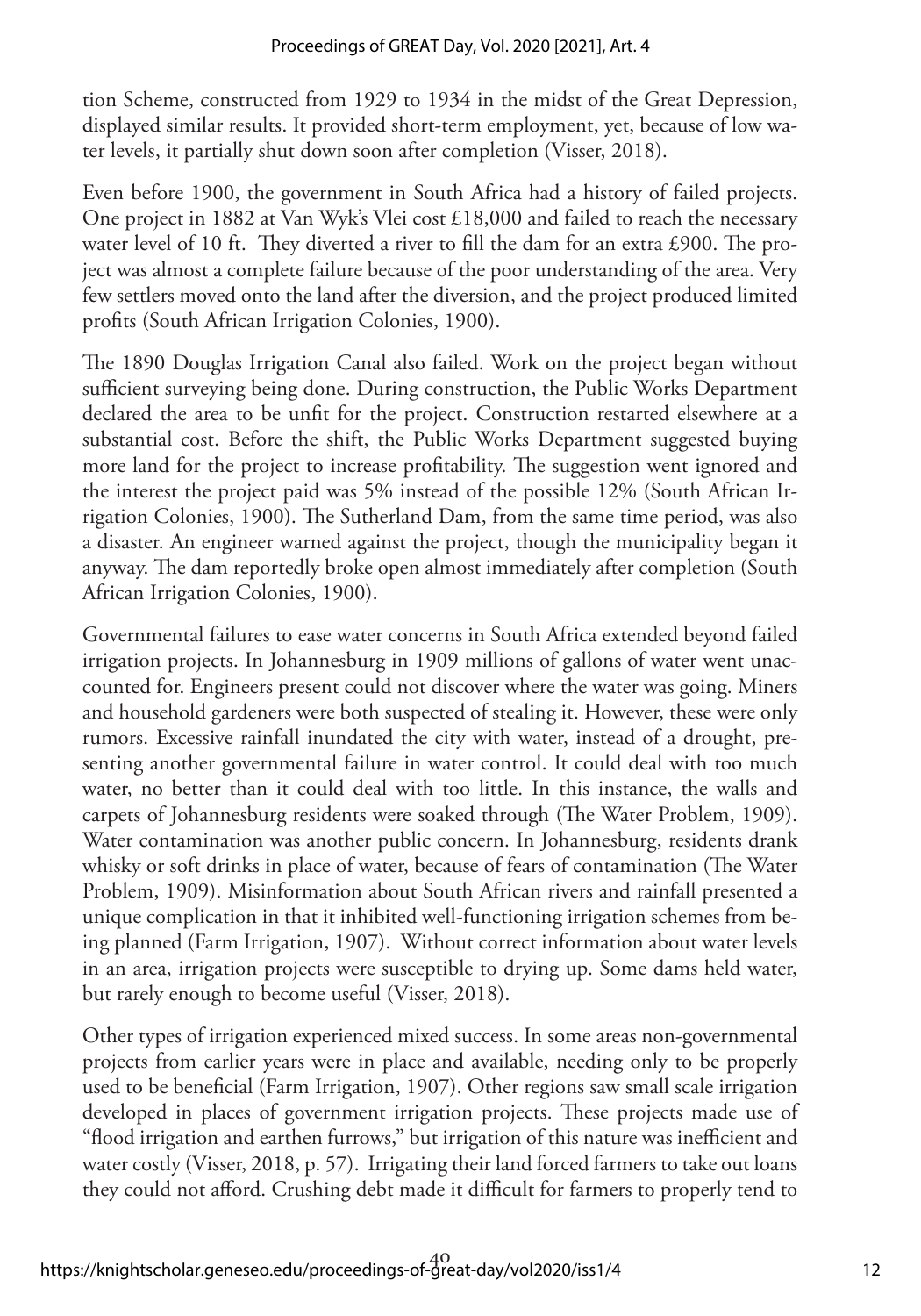their land and crops which contributed to water use issues and poor crop yields (Visser, 2018). There were also alternative measures proposed to aid the water crisis such as well sinking. Well-sinking was an alternative option promoted by the government. This method involved drawing water from the ground instead of open water sources such as rivers. While it proved useful for providing water for stock, it was not effective for large-scale irrigation (The Irrigation Report, 1902). Some presented reforestation as another solution to drought. They viewed reforestation as a natural method of water conservation and as an idea with the potential to increase rainfall. Forests could act to prevent transpiration, locking water in the soil, as windbreakers, hindering evaporation from dams, canals, and other surfaces (Our Rainfall: Drying up of South Africa, 1909). A way to achieve this would be to plant hearty vegetation across surfaces that could not be irrigated, but could receive sufficient rainfall. To encourage this, some proposed that the government implement a tax on all landowners, which allowed the possibility of tax reduction if they forested a certain portion of their land (The Christian Express, 1916).

Education to combat the crisis was suggested. *The Times* noted how few farmers used modern scientific methods to water their crops, creating poor quality produce and excess water use. If educated on how to care best for each type of crop, farmers could reduce their dependence on irrigation projects. It also noted that if farmers focused on the quality of their crops over the quantity, expansion into European markets would become a possibility, increasing economic prosperity without straining water demand (Farm Irrigation, 1907). For education to improve the efficiency of irrigation and agriculture, professionals and farmers needed correct measurements of rainfall (The Christian Express, 1916). As stated previously, false measurements of rainfall and water levels led to the failure of dams and canals. It made it difficult to implement modern, location specific farming practices. If this information were accurate, farmers could alter farming practices and irrigation projects to suit the area, maximizing their usefulness. Another strategy was to make focus on soil remediation, targeting the ground during irrigation, not the crops. This improved the quality of the crops while reducing water usage. However, to do this also required the proper education. Farmers not only needed to know about their lands, but also how much water was the right amount, how much was too much, how to grow healthy crops, and instead of just plentiful crops, what were the newest ideas in agriculture. They needed the most recent information on the mechanics of water to improve the condition of agriculture throughout the country (Irrigation Problems: Treatment of Soils, Best Use of the Water, 1910).

Curiously, William Willcocks also suggested educating farmers on how to set up and maintain irrigation projects in his early twentieth-century report, though it never appears to have been implemented. In it he suggested creating "model irrigation farms" to send farmers to work as apprentices. Willcocks does not specify if the education would have been for all South Africans or only those of European descent. However, given the racially biased attitudes expressed during his evaluation it can be presumed he meant white, British-descended South Africans. These apprentices would learn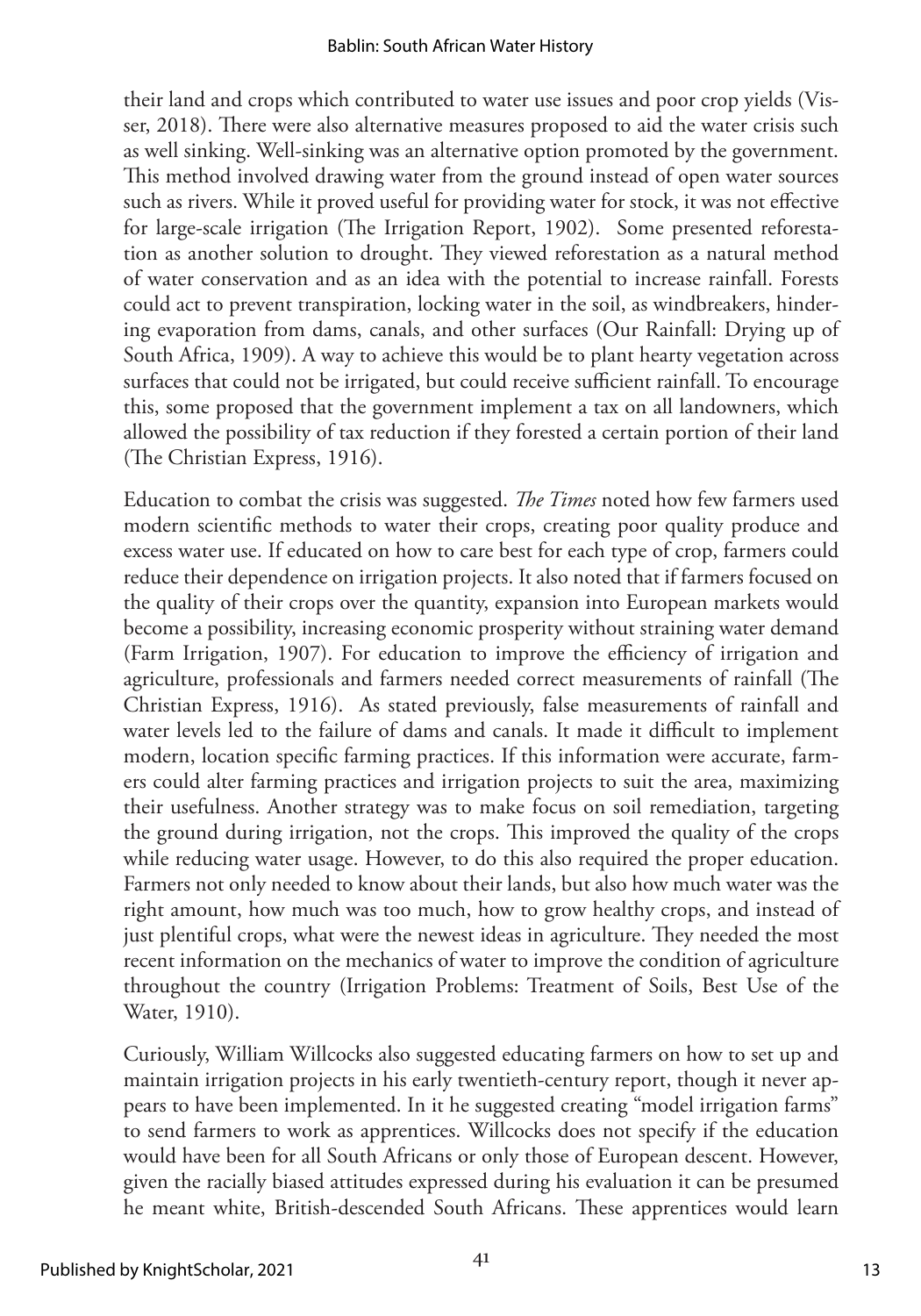their craft under the supervision of experts in the field, then return home, educated on proper irrigation methods and ready to apply them to their own lands (The Irrigation Report, 1902). Why no one implemented this idea is uncertain. South Africa and Britain carefully heeded Willcocks' report in many aspects, but this suggestion received little attention. Perhaps they thought it economically unfeasible and the profits it would bring were not so great that they warranted its creation. This seems in keeping with the government's attitude towards irritation. As seen previously, there was great emphasis on quick, cheap projects, preemptively started before conducting proper research. The state remained unconcerned with irritation in the long term. Irrigation dealt with providing short-term relief to the poor and water-stressed areas. Irrigation schooling would not have immediately provided the same results as dam building or canal digging, the benefits of education took years to manifest, when apprentices had completed their education and applied it to their own lands.

Water inequality plagued South Africa during the early twentieth century. An arid climate and increasing water demand contributed to water scarcity. Access to water varied among people of different races. White populations possessed a distinct advantage over non-white populations when seeking water. White South Africans also benefited from public works projects aimed at increasing water security. Such public works projects included dams and canals and aimed to both protect against water scarcity and alleviate white poverty by hiring white workers and settling them near the finished projects. As apartheid began in the mid-twentieth century, water inequality remained stark and racially divided. Separate development increasingly marginalized black South Africans in their own, underdeveloped, and under resourced communities, whether in homeland areas or in segregated communities outside cities. Limiting water access became a popular technique for controlling restless populations (Piper, 2014). Droughts remained frequent and the climate arid, with little significant change (Wolski, 2018). The issues created by colonialism continued to cause issues for the country and its inhabitants throughout the 20th century. These include the reliance on large-scale agriculture, requiring the use of enormous volumes of water, in a primarily arid climate, and mining, which involved many ecological repercussions, and racial inequalities in almost every sphere of life.

### **Change and Continuity in Recent Years**

Irrigation projects, well-sinking, reforestation, and government control of waterways, did not solve South Africa's water problem. For example, a severe drought in 1992 and 1993 cost seventy thousand jobs and shrank the country's GDP (Piper, 2014). In 2017, Cape Town faced a drought so severe that it had a "Day Zero," when tap water would be shut off and water rationed (Wolski, 2018, p. 24). Citizens would be forced to go to "military guarded standpipes" for water rations (Cotterill, 2018, p. 7). Despite the efforts to secure water at the beginning of the century, water security was still an issue when apartheid ended, and continues to be so into the present day. This section examines the role of water in South African society in the years following apartheid, including its environmental concerns, continued droughts, water inequal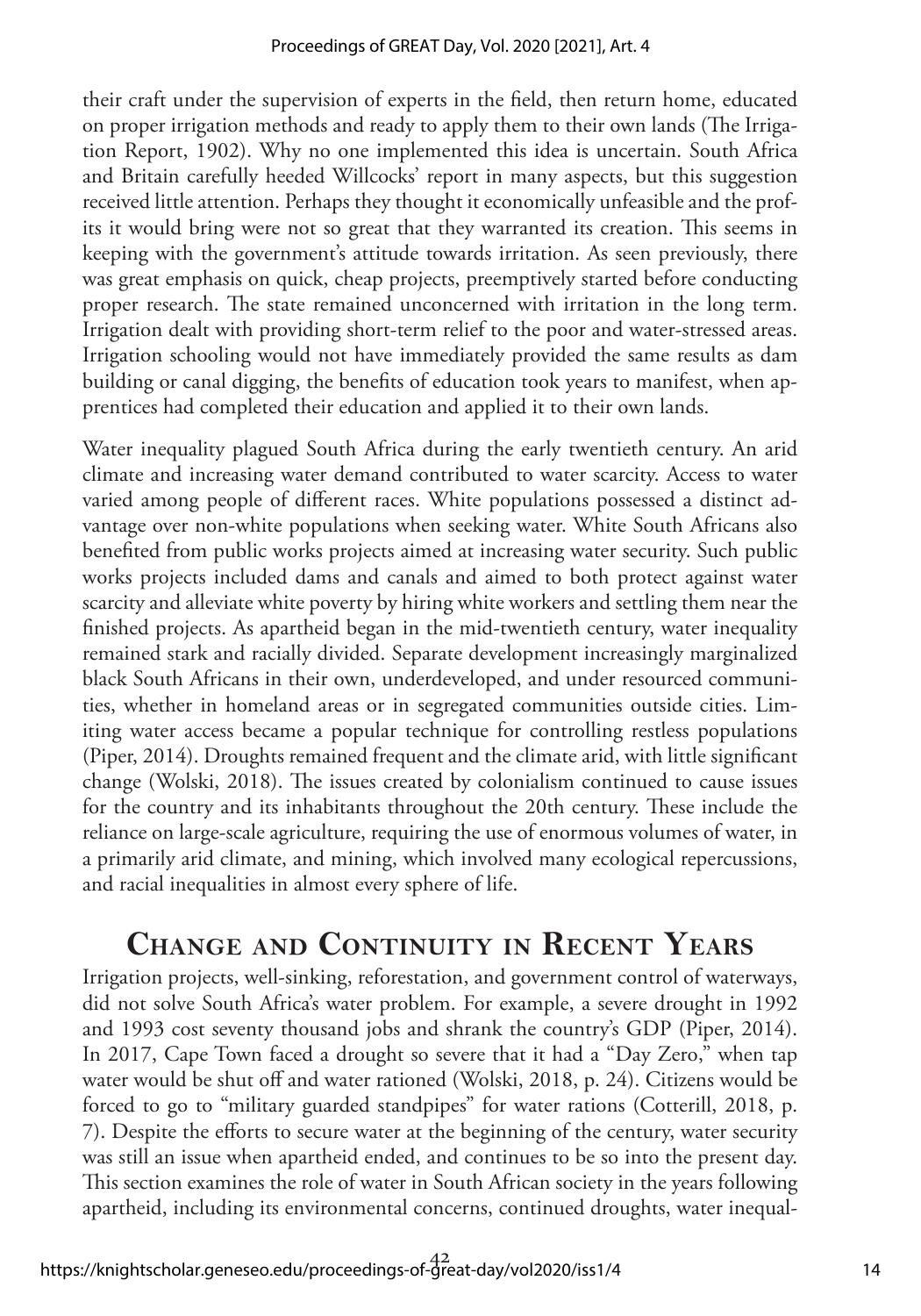ity, and how modern South Africans view the ongoing crisis. I also restate why water is a social and environmental issue in South Africa, incorporating modern evidence to explain the water crisis. While discussing the underlying causes of water shortages throughout the country, there is a greater emphasis placed on scientific research because of the technological and methodological enhancements made since the early twentieth century. However, the most important underlying feature of drought has not changed: South Africa does not have a stable, continuous source of water, enough for both its people and its economy.

The fall of apartheid in 1994 ushered in a new era in South Africa, one where they would collectively address the inequalities of the past, including extreme water inequality. In the last days of apartheid, 70% of South Africans had access to a meager 11% of the water supply (Piper, 2014). The equalization process took many different forms when addressing social and political water concerns, such as the 1963 laws that pushed black South Africans to the "homelands" that struggled to maintain a regular harvest because of inconsistent and low levels of rain, educational and legal restrictions that favored white people, and lack of water control infrastructure in black communities (Brown, 2013, p. 274). Unfortunately, reforms were not always successful. Despite living in a nominal state of equality, marginalization of certain groups continued, forcing them to compete with those who had superior resources and understanding. The struggle for water equality is ongoing. Even during the most recent Cape Town drought, cries of inequality rang out. The situation is constantly developing as the country struggles for both equality and a sufficient water supply.

Initially, Nelson Mandela's new government created the Reconstruction and Development Program to guarantee access to clean water for all. The plan was to occur in phases, the first being to provide at least twenty liters of water a day to every person within a radius of six hundred feet. Future phases planned on increasing the quantity of water and bringing it into homes. It also included economic initiatives to remove some burden placed on poor black communities marginalized during the previous system (Piper, 2014, p. 105). In 1998, the National Water Act addressed similar issues. This act developed logical goals, established water as a "national asset" and did away with previous "riparian rights" (Brown, 2013, p. 271-279). These goals included equal water access, sustainable water supplies, water control, protection of irrigation works, maintaining a clean and healthy water supply, and more (Woodhouse, 2018). Whether these goals have been met yet or will ever be completely achieved is up for debate. However, the chronicling of these desires shows that the country is both recognizing and taking steps to change its past water inequalities.

Despite a shift in government, some of the country's most vulnerable view newly implemented water control measures as a new apartheid. Instead of discrimination based on color, it featured discrimination based on wealth. The poor consistently went without, while the rich enjoyed their luxuries. Water was accessible in rural areas and informal settlements, but only to those who could pay. While certain individuals found this tolerable and an improvement, others could not afford it. Instead,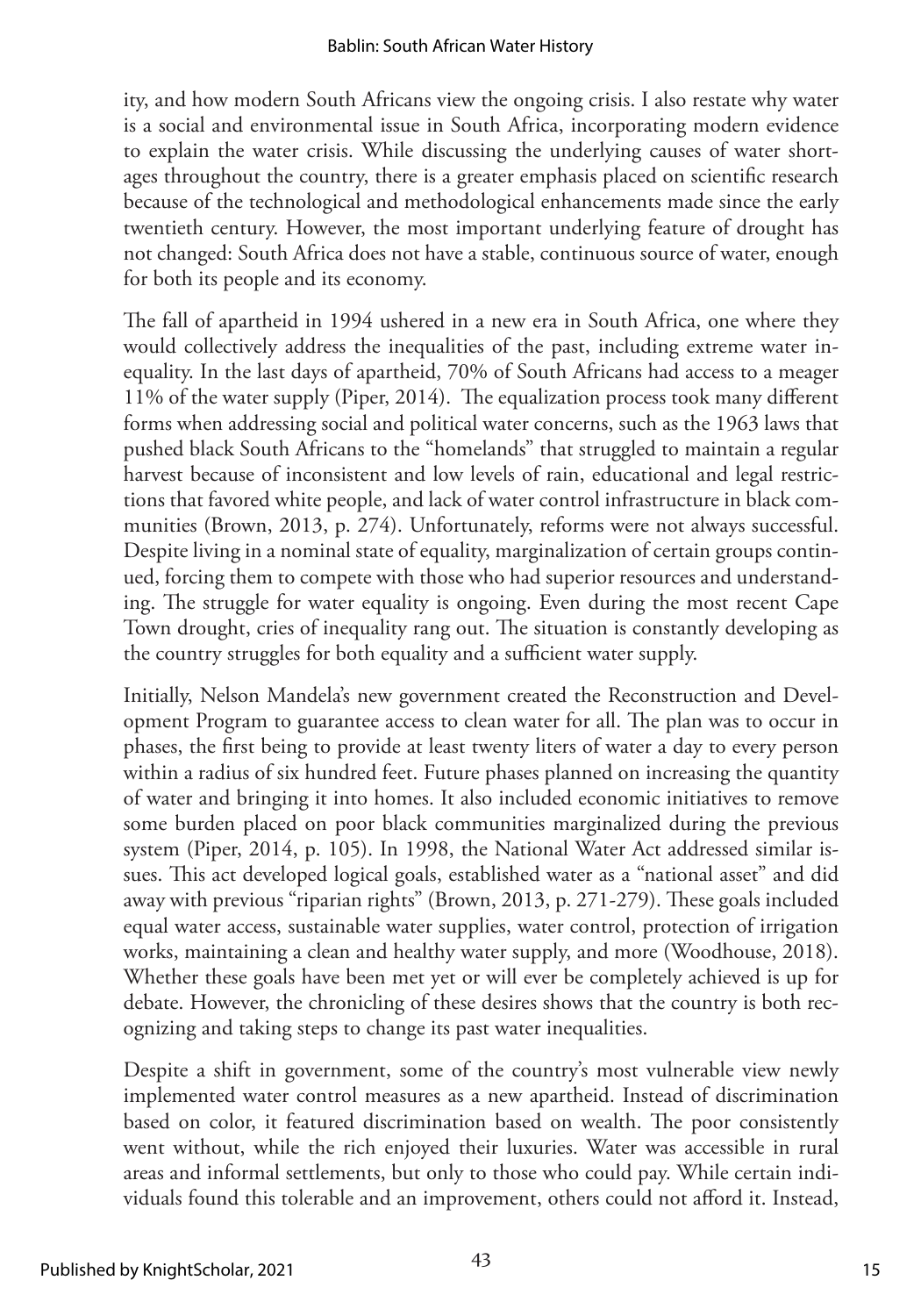they walked to rivers or watering holes, knowingly collecting dirty water because they could afford nothing else. The change in policy, brought about by apartheid's end, signaled vast social changes. The government promised everyone access to basic services such as sanitation and clean water, but the government wanted the poor to pay for these basic services. Water, specifically, was brought to new areas under the impression that the price paid by users would be enough to cover all costs, if not make a profit (Thompson, 2003).

Water payments became the standard for all South Africans after apartheid. With the shift to democracy, the country gained access to loans from the International Monetary Fund (IMF). South Africans needed the money to forge the new democratic society Mandela had dreamed of, but there were drawbacks. One condition for accepting the loan was paying back the debts of the old government, including those generated by water. After making the deal with the IMF, businesses entered black communities to extract the owed money. It privatized water. A company called Suez took control over Johannesburg water supply in 2000, raising prices by 55%. In the new system, townships faced consistently higher price increases. Companies gave some residents massive bills for past water use they had no hope of paying, others could not even afford to pay the initial connection cost. They added additional expenses to cover the cost of the Lesotho Highlands Water Project. This project was one of the largest water diversion projects in the world. It takes water from the water rich Lesotho and supplies it to South Africa. When it displaced many Lesotho residents they protested, until the South African military was brought in to end the resistance, killing at least seventeen people. The project is believed to have further impoverished the country. The added costs of the Lesotho Highlands Water Project had disastrous side effects. The World Bank recommended threatening to cut the water supply if people did not pay. Suez did so without warning. After water payments joined with housing payments, Johannesburg was able to use a violent security company to evict those who did not pay. The result of placing the weight of old debts on the poor was that, following apartheid, up to ten million South Africans went without water and the number of people with access to water decreased (Piper, 2014).

When water payments continued going unpaid, Suez introduced a meter system. This system involved placing meters in homes and communities which would turn on the water supply when paid for at the meter (using tokens). Britain banned the same system because of the public health concerns involved, such as not flushing toilets. Meters also posed a safety hazard, as house fires could not be put out if they did not own enough tokens (Piper, 2014). Soweto residents felt discontentment with this system and resisted the commodification of water in their community. The community was given water infrastructure but expected to pay for it after an individual used a certain amount. The water meters installed generated animosity from the residents who saw them as new tools of control. The idea behind them was supposedly less malicious. The government believed that part of being a dutiful citizen included contributing money towards the public good, therefore water was a right for those that were dutiful citizens. Meters also encouraged residents not to waste water needlessly, believing that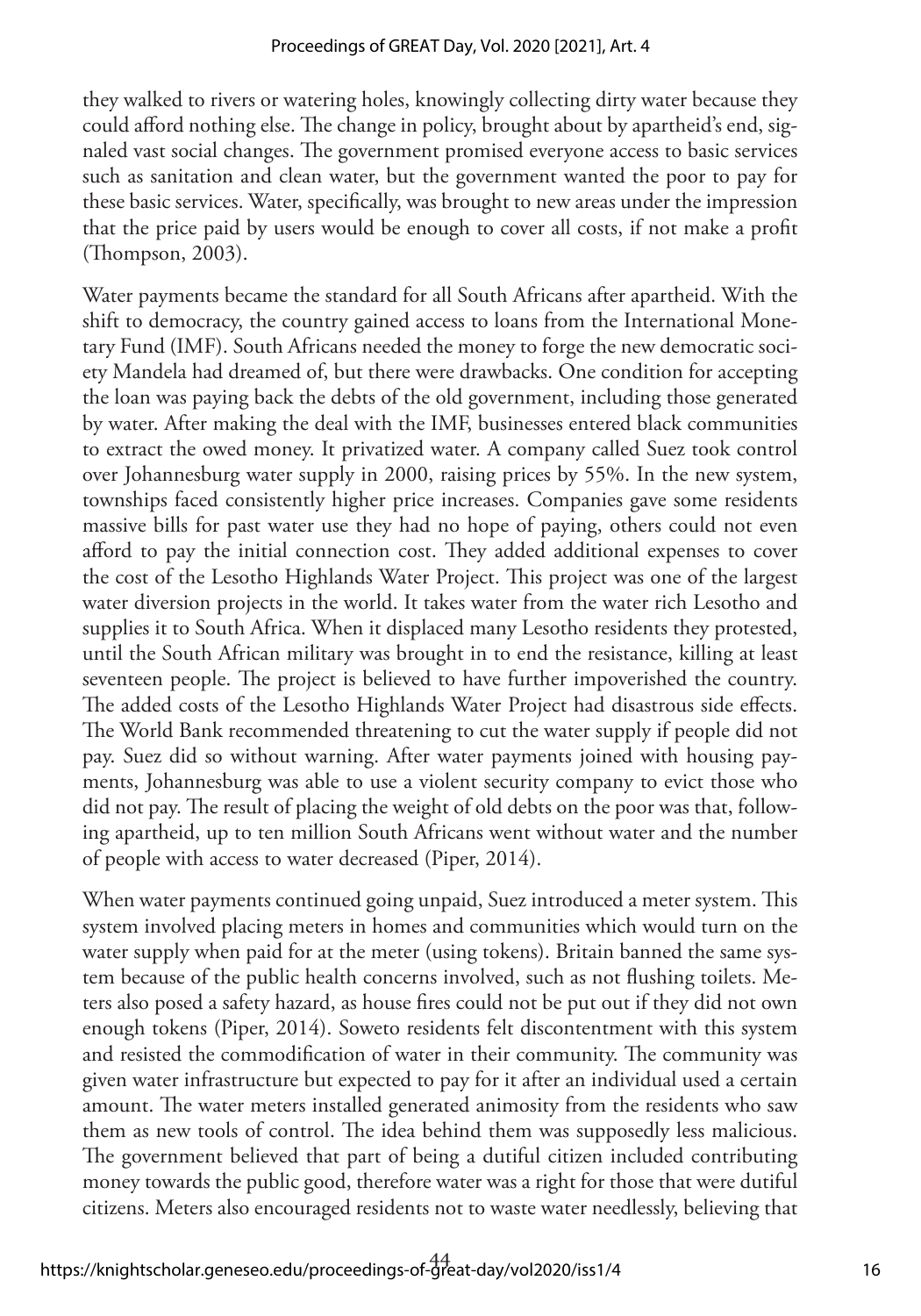if they used it smartly, they would not go over the free limit. This encouraged water saving practices unfavorable for the community including less bathing and cleaning, and water reuse (Dawson, 2010). The environmentally friendly nature of these meters is questionable. However, this was how Suez marketed them, though it is unclear if they produced any environmental benefits (Piper, 2014). After gaining access to new rights and services after apartheid ended, not being able to afford the services frustrated the community. As some of the country's poorest, they did not have the financial means to bear this additional burden. It did not help that post-apartheid governmental policies designed to create more jobs, primarily created low-wage ones, where the workers could not make enough to sustain a healthy lifestyle. It also excluded them from fully enjoying their newfound citizenship. Indeed, the reality for many of the non-white poor was that the end of apartheid did not affect them strongly. Where once they faced exclusion because of race, they now faced exclusion because of money. They could not afford to pay the price of citizenship (Dawson, 2010).

Institutionally, water management suffered under the new government. The Water Users Association (WUA) disagreed about its day-to-day operations, preventing it from creating much needed change. Sometimes, control of local water supplies rested with multiple governing bodies. The overlap between groups caused tension between them and confusion all around. The Inkomati area saw this when the Department of Water Affairs and Forestry and irrigation boards argued over the purpose of the WUA. The result was that the irrigation boards did not deliver the funds to the Catchment Management Area, which hindered water management (Woodhouse, 2018). Often, this separation allowed for the exclusion of marginalized groups from water discussions (Woodhouse, 2018). Likewise, the organizations involved with water allocation created an at least seven-year hold on new allocations to black farmers because of a disagreement about whether the water supply could support a greater demand. Such a disagreement occurred despite there being evidence that aspiring black agriculturalists from homeland areas face greater challenges to receiving water than those with preexisting claims to it. In other words, the system in place makes it easier for people with water access to keep it than for those seeking new water access to gain it (Woodhouse, 2018). The restitution process also suffered because of issues with farm ownership changes. Of the redistributed areas, many of the farms set up on the land could not endure the turbulence of the time and ultimately collapsed (Woodhouse, 2018).

Socially, the country was not ready for such a big shift. As previously mentioned, diversity initiatives struggled to meet their goals and relevant parties in water decisions faced exclusion. Issues also arose because of misunderstandings between those trying to share water control, and those being introduced to it. Central to this topic is that for many black South Africans, their primary concerns involved daily necessities, such as jobs, housing, food, and water, which the privileged elite in government were liable to overlook. Uncommon life experiences between the two groups created ideological rifts in inclusivity initiatives. The greatest obstacles in participatory water control was reconciling the ideas of experts with the needs of the people (Brown, 2013). When blacks were incorporated into the decision-making process, they remarked upon their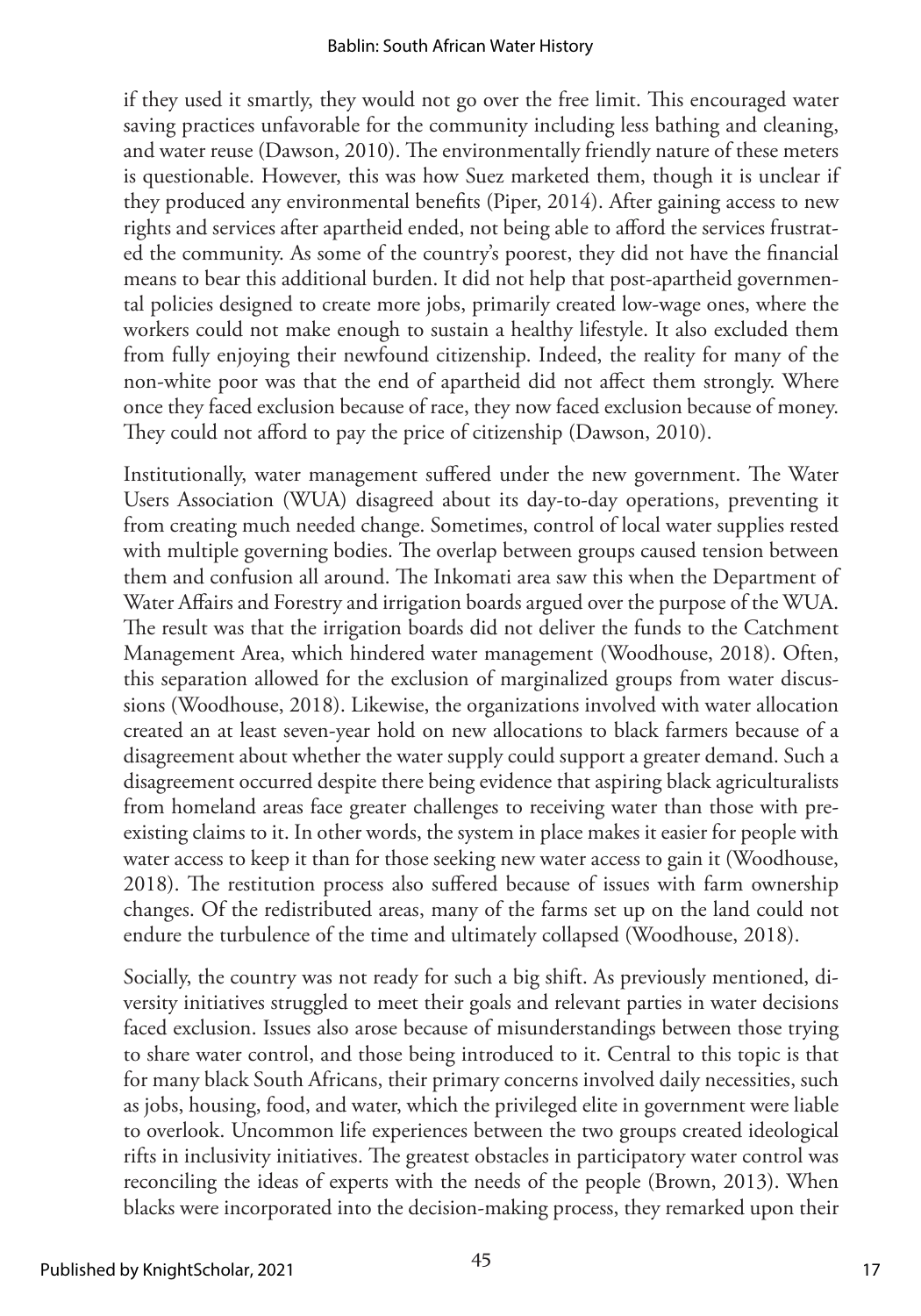confusion with the discussions and how they felt out of place (Brown, 2013). Legally now allowed into powerful spaces, the environment remained hostile to their presence. Poor communication between governing bodies and the communities they were trying to help heightened tension in this situation (Brown, 2013).

Efforts to provide a voice to black farmers could be abused. Instead of creating outlets for them to list their concerns and demands, the situation allowed for governing bodies to speak for them (Woodhouse, 2018). There was also the possibility that water redistributed could end up back in the hands of white farmers. This was a possibility because the legal framework of water control did not adequately protect black farmers (Woodhouse, 2018). The difficulties in revising a decades old system that supported racial separation made immediate equality measures tricky. Conflict existed between the immediate desire for greater equality and the harsh reality that dismantling the system in place would take time. This was a central problem of water reform in the years after apartheid. The entrenched white power over water control, established during apartheid, continued afterwards. It limited the amount of progress possible, while creating a confusing environment for those that sought the basic right of water access. The efforts to implement participatory control over water failed because of prior power imbalances. Those who gained power during the apartheid era used it to stay in control afterwards (Brown, 2013). Beyond direct control of water, power over other resources, such as water specialists, remained with a primarily white population (Brown, 2013).

The continued water inequalities throughout the country created many social repercussions that strongly affected non-white communities. In 1992, at the end of apartheid, *The Times* published an article detailing South African's concerns and issues that came with a strained water supply. As people realized the population and standard of living, including water use would continue to rise, fears grew about the water supply drying up, predicting it would be completely gone by 2010. In homeland areas, residents relied on water trucks to supply water, which often involved waiting in lines and made communities reliant on fickle governmental institutions. Years of low rainfall created drought refugees, hoards of people fleeing their homes in search of water. These conditions heightened social tensions, with urban and suburban whites fearing their cities would become overrun with refugees in search of water (South Africa fights "water apartheid," 1992, p. 7).

Water inequality extended beyond simple access to water, following apartheid. The safety of the water varied from place to place and was more likely to be "unimproved" in homeland areas, impacting the health of the residents (Mettetal, 2019, p. 18). Pollution from dams, specifically, seeped into the water supply to the detriment of homeland communities. The tainted water supply caused an increase in infant mortality of up to 20% (though the prevalence of HIV/AIDS in the communities may increase this number) (Mettetal, 2019). Curable diseases are common in makeshift communities with deplorable living conditions. Among the more common causes of death of South African children is easily curable illness such as diarrhea or pneumonia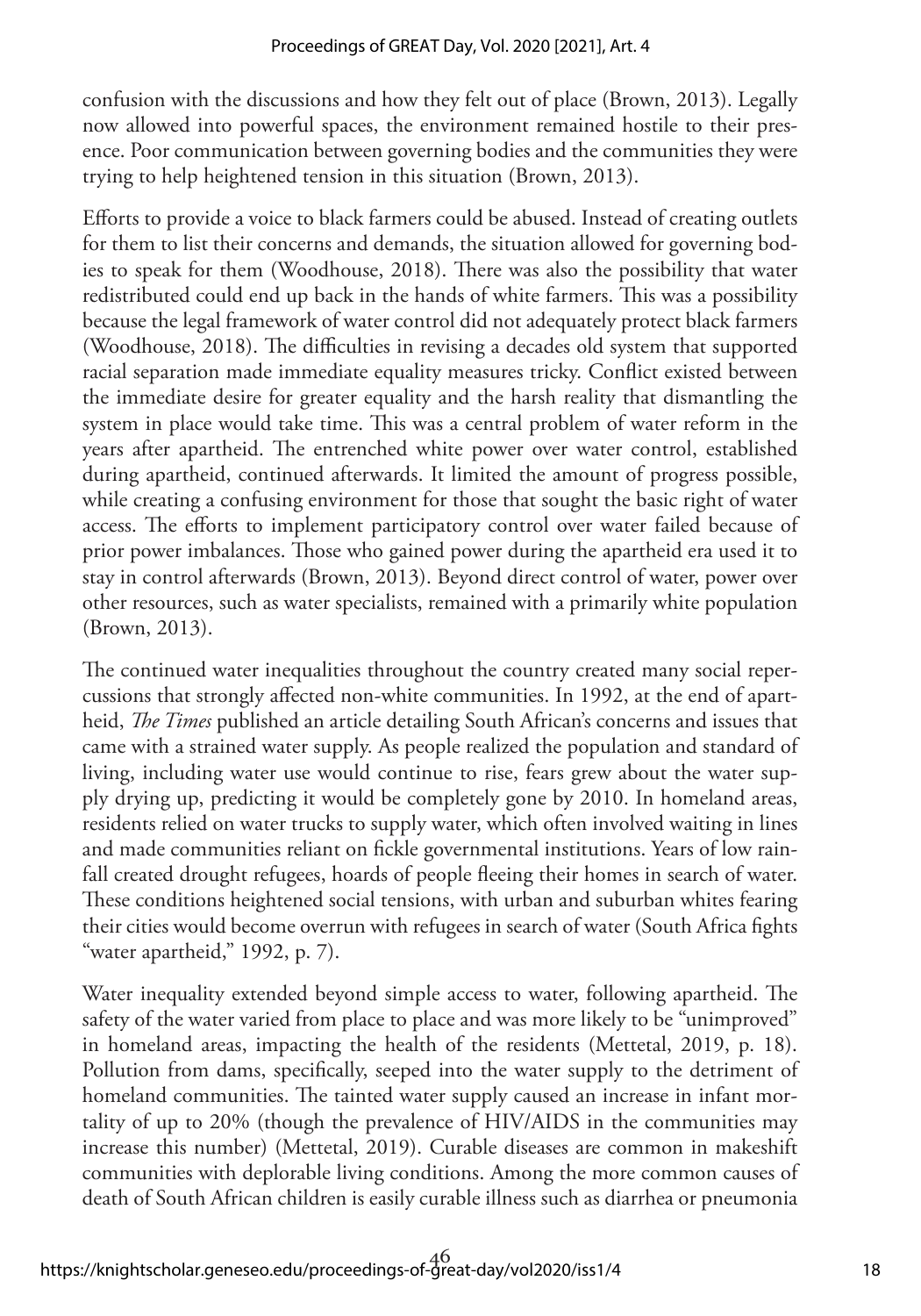(Mathee, 2011). A 2001 cholera outbreak demonstrates the impact of water access on public health. Cholera, a disease transmitted through impure water and food, is fatal when the infected cannot retain enough water in their body, making it especially dangerous for communities that must walk long distances to reach potentially contaminated water. It was devastating in the poorest areas of the country, including rural areas with limited access to clean water and people living in very close proximity (Kline, 2000). Poor sanitation practices on behalf of water service companies facilitated disease outbreaks. Suez, the company that controlled water in Johannesburg, was also responsible for water treatment. It implemented unsafe sewage systems that allowed waste water to contaminate the rivers. It also required users to unblock their own sewage systems by removing waste with their own hands (Piper, 2014). Access to clean water for drinking, cooking, cleaning, and sanitation, could limit the prevalence of these diseases, as well as helping the ill recover.

Water safety is also compromised in areas that were the site of large mining operations. Mines can lead to acid mine drainage, which compromises a region's water supply. This problem is experienced all over the world, though is particularly problematic in South Africa, which experienced extensive mining during the colonial period, and is a water scarce country. Acid mine drainage occurs when metals exposed by the mining process mix with water and air to form sulfuric acid and dissolved iron. Once these chemicals have entered the water supply, they facilitate the dissolution of other heavy metals present in mines. To prevent flooding, early mines relied on gravity drainage, allowing for water to become contaminated as it ran through the rubble and then entered the water supply (What is Acid Mine Drainage, 1994). In South Africa, acid mine drainage occurred not just from the mines themselves, but also from the piles of debris created when gold was removed from ore (Gonah, 2016).

Acid mine drainage correlates with a host of water problems. The most direct is the elevated levels of sulphates and heavy metals. It hinders growth of plant (aquatic and otherwise) life, and subsequently animal and human life. At the level detected in some areas of South Africa the water is not safe for any use at all, from drinking to cooking to bathing. When the contaminated water flow reaches carbonate aquifers, the reaction of the two induces sinkholes, destroying precious aquifers in the water scarce landscape. It may also increase the rate of water contamination (Gonah, 2016). The cumulative effects of acid mine drainage make it one of the greatest threats to water security in South Africa. The combination of water scarcity and water pollution is potentially deadly to many of the country's most vulnerable including those in homeland areas. Those in water strained situations may face the choice of either drinking contaminated water or surviving with no water at all. Drinking the contaminated water may cause serious health concerns that are difficult to fix for those with limited access to the proper resources.

To address water inequalities required significant water reform. Woodhouse lists four major areas of water control in need of reform in the years following the end of apartheid, that sum up the obstacles the country must overcome to achieve equality. These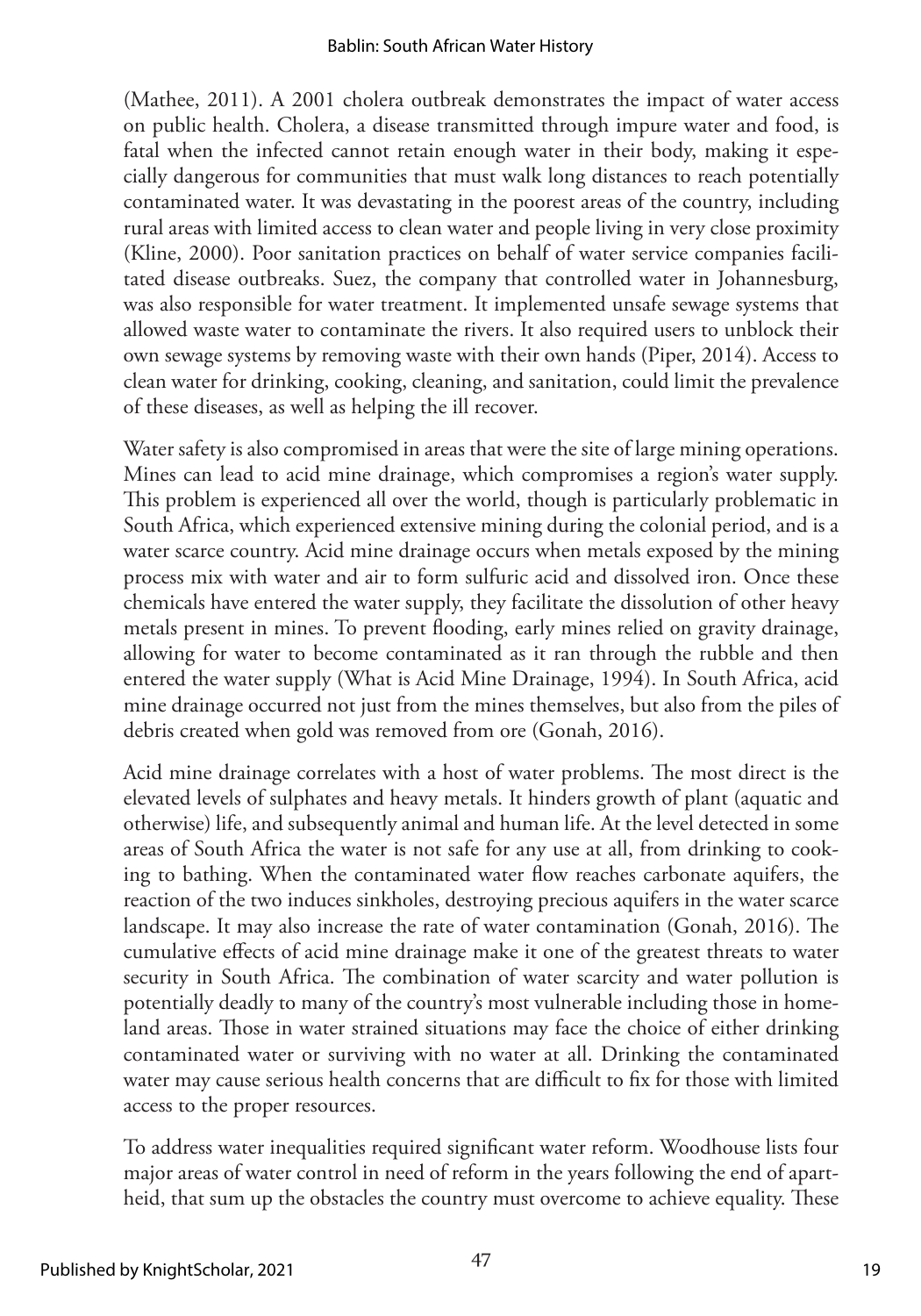included systematic inequality of access to irrigated water supplies, "institutional dualism" that separated water access (specifically regarding large-scale farming) between white farm lands and 'homelands,' effects of land restitution claims on racial makeup of water and land access, and lack of diversity in the governmental organizations that controlled water (Woodhouse, 2018, p. 14). These areas of concern cover the most deeply rooted issues with water inequality that the country faces. Without addressing these issues, water equality is impossible. To fully overcome them will take years of work that continues to this day.

Fixing the first two areas of concern required the country to examine water and land access. Water reform came tied with land reform. People could not question the racial divisions of land without also considering water distribution between people of distinct races. Some suggest that water inequality was greater than income equality, though it would be more difficult to create water reform than land reform. A first step towards land, and therefore water reform, was to address the 1913 rules about land owning. In this new era, the country strove to give land back to its original inhabitants by providing government help in buying it. It also tried to improve "tenure security" for those on the "homelands," (Woodhouse, 2018, p. 5). The Land Reform Act and Extension of Security of Tenure Act of 1996 and 1997 respectively, both aimed to "protect farm workers from eviction from houses and land they occupied on the commercial farms where they worked," (Woodhouse, 2018, p. 5). The Extension of Security of Tenure Act (1997) acknowledged previous legal inequalities concerning tenure and land owing. It prevented unreasonable evictions off of tenured property because such evictions harmed individuals and society. While these measures did not directly address water issues, the land that was being redistributed most likely had access to greater water resources. The white farmers could have been the descendants of those who had built and settled along irrigation projects, reaping the rewards of water control. They had greater access to water than existed in the 'homelands.' Providing for land and housing security on the homelands protects a vulnerable population from homelessness and from losing meager water sources they have access to.

White farmers took part in solving land restitution claims, the third area of water concern, by willingly selling their land to the government who gave it to black South Africans who made claims to the land. This process saw initial success (meaning that redistribution of sizeable portions of land occurred) with later setbacks, such as the failure of farms on redistributed land and decreased land productivity (Woodhouse, 2018).

Water control diversity, like land distribution, saw both successes and failures. Governing bodies made efforts to be more inclusive, but misunderstandings and general confusion prevented true inclusivity. For example, for years the Water Users Association fought about its governance, membership, and its role, slowing diversity initiatives. Misunderstanding between specialists' ideas and local needs existed. They recognized small scale agriculture as important but received no actual help in getting the water needed for it to succeed. These factored into the lingering water inequality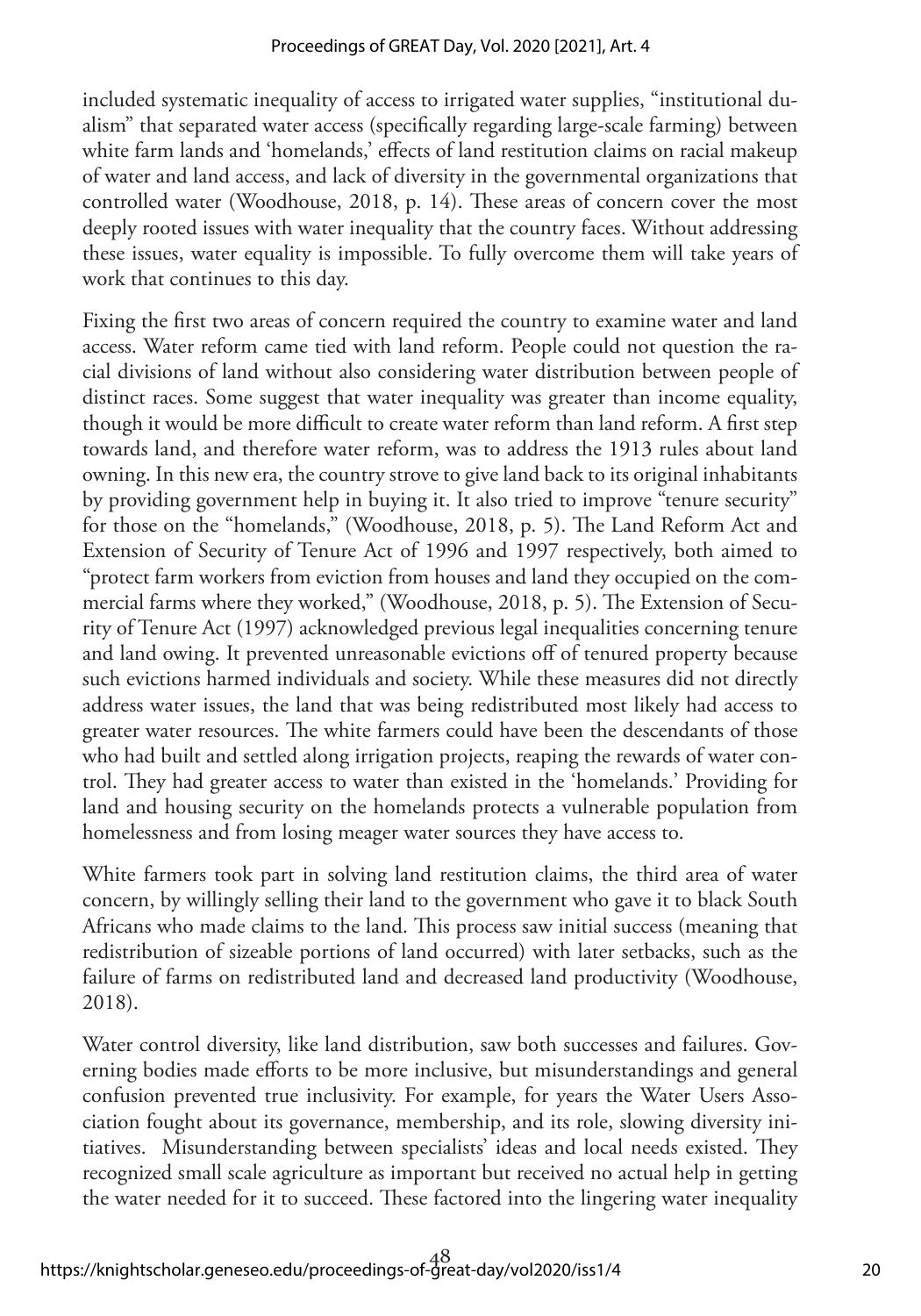issues and illustrate one of the fundamental themes of water use after apartheid: the nation nominally sought to provide fair water access, but struggled to make any real change. At every step there were setbacks that delayed or derailed promising initiatives. Even matters as basic as quantifying water use and availability in specific areas required more resources than provided. The Inkomati area saw a similar issue. The Inkomati Water Management Area struggled with the mandatory reporting of water use (including the amount used and its source). To verify the data, it used satellite imaging to estimate the amount of irrigated land on a property. However, this process was financially draining and slow. It was so ineffective that in seven years (from its beginning in 2004 to 2011) the project redistributed absolutely no water "from existing commercial agricultural use" (Woodhouse, 2018, p. 15-22).

In some areas, there was tangible evidence of change. Rural regions of the country slowly gained access to running water, a desirable alternative to community members trekking to local sources. By 2000, new water infrastructure for distribution and filtration throughout the countryside of the Eastern Cape brought water to over 600,000 new users. Water still came from the river, only cleaned, filtered, and available in the community for the first time. Education about how to use the system and what they were paying for allowed for the indoctrination of the system, proving that education can be successful in instigating change. Explaining what the purpose of the payment was critical as during apartheid the few people with access to running water during apartheid would often not pay to express their frustration with the government and the services provided them. Retaliation came when the government shut off the water supply to misbehaving communities. Under the alternative system the installers explained that the charges were maintenance costs, not taxes. The benefits of local clean water sources were many, including saving people time by not having to walk to rivers and carry water back and preventing disease stemming from impure water consumption (Kline, 2000).

Following apartheid, South Africa struggled to achieve water eqaulity. While some efforts were made, including implementing new laws and allowing for diversity in water management, the situation saw little improvement. Maginalization of non-white groups continued, only now based on financial status instead of race. Efforts to correct the wrongs of the past, by either resdistributing land or incorporating non-white groups into water discussions failed because of miscommunication, confusion, or legal difficulties. The government failed to protect the intersts of all its citizens in the years following apartheid, and so water inequality remained.

# **Drought in the Present Day**

Consider two recent rainfall records for Cape Town. In 2013, 1,100 mm of rain fell, while 2014 experienced less than half of that, only 500 mm. This is not a normal drop in the amount of rain received. Combined with poor water management and "overexploiting most of its river systems" the country is in a precarious situation, needing to balance its water needs with a dwindling water supply (Cotterill, 2018, p. 7). This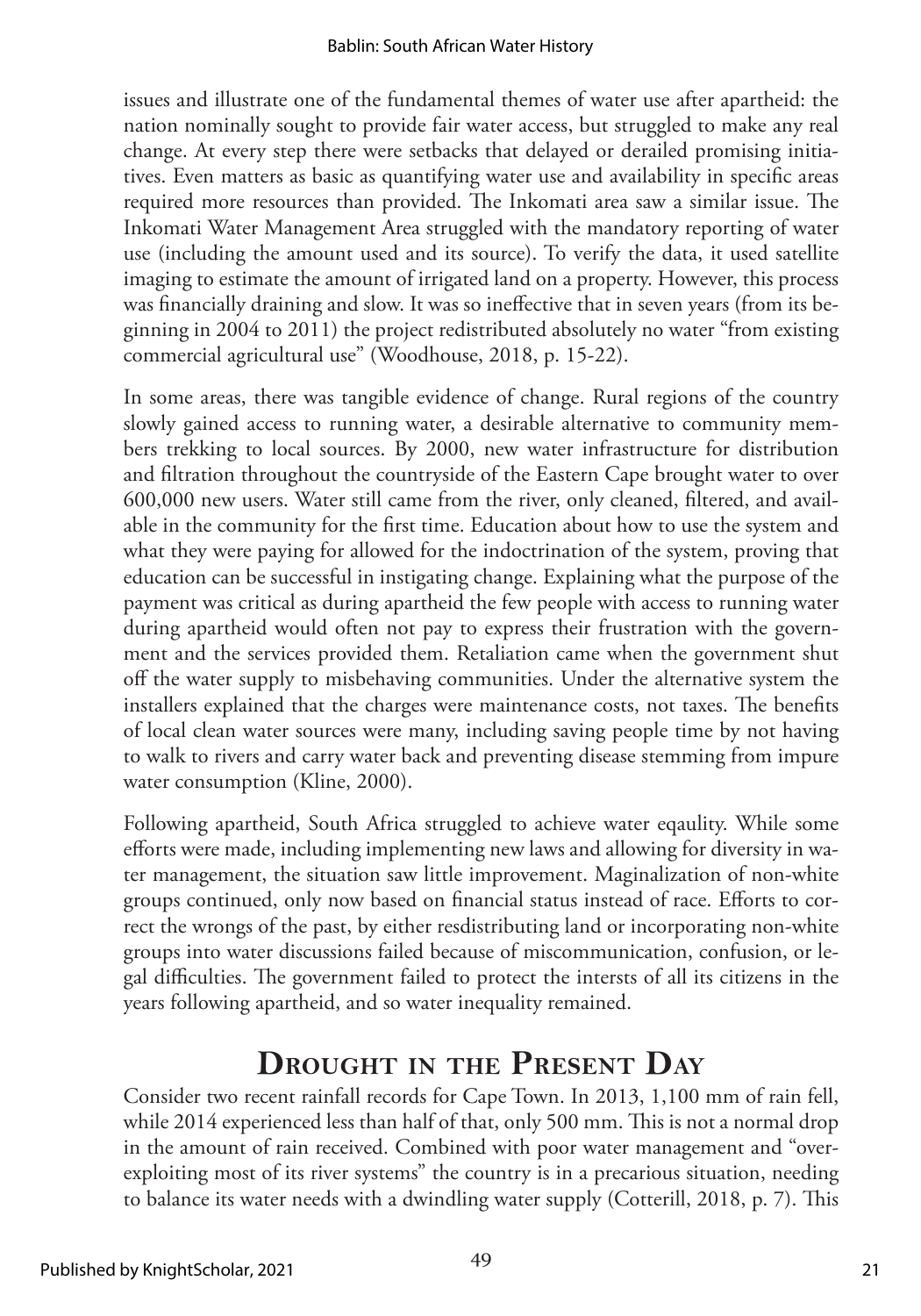type of shortage is an exceptional instance. The country had seen droughts before, but none this intense, and not in recent memory. Rainfall levels in 2017 may be the lowest seen since 1933 and the three-year period from 2015 to 2017 collectively received the lowest rainfall of any three years ever recorded in the 87 years of data collected. Statistical analysis of rainfall levels suggests that this period displays the lowest levels in 311 years (Wolski, 2018). By mid-2018, there was enough of a recovery to push "Day Zero" off until 2019 (Stoddard, 2018). But it never came. Imposing strict restrictions on water use (each person was to use only 50 liters of water a day) seems to have paid off (Stoddard, 2018). The crisis seems to have been averted. There is no longer a "Day Zero," though water remains a concern. Readings of dam water levels for early February 2020 have shown a significant increase from the same time in 2019, yet with a drop in levels from earlier in the year (Head, 2020).

The unusually strong El Niño occurring in the Pacific is one of the immediate causes this drought is thought to be linked to. Yet, the impact caused by this heightened El Niño appears to be greater than the impact caused by similar strength El Niño events of the past. Low planetary current circulation from surrounding oceans worsened the drought by preventing moisture from reaching South Africa, as well as a strengthened circulation from northern parts of the continent (Blamey et al., 2018). Besides drier than normal conditions, the area experienced unusually high temperatures (*El Niño*, 2016). These factors influenced all of southern Africa, from South Africa to Madagascar and Swaziland. They all faced drought during these years, which wrought havoc on the agricultural sectors of their economy and the people who did not have the water they needed. Cape Town receives much attention because of its unique situation as a large, urban area without the resources to water its population. The extreme shortage in Cape Town may also be linked to its comparatively small (800 square km) water system that feeds it, making it susceptible to local climate conditions, and prone to drought (Muller, 2018).

Climate change is a popular explanation for the recent water crisis. Early analysis of South African weather patterns suggested this was a cause of their troubles, and that thinking remained throughout the century. There is some evidence that South Africa is experiencing gradual desiccation, with meteorological models expecting Cape Town to experience a decrease in rainfall levels by 2050. The fickle weather patterns that accompany climate change could prove detrimental to the situation (Muller, 2018). The South African Department of Environmental Affairs expects the country's water supply to be the most sensitive area to climate change, causing powerful storms and unpredictable rainfall, as well as shifting runoff and soil conditions. In its 2016 report on National Climate Change, it dedicates an entire chapter to drought, the only weather conditions to receive such recognition (South Africa Department of Environmental Affairs, 2016).

However, climate change is not the only factor that led to "Day Zero." It may not even be the most significant. South Africa has experienced severe droughts consistently throughout its history. In the early 1900s the government reacted to water shortages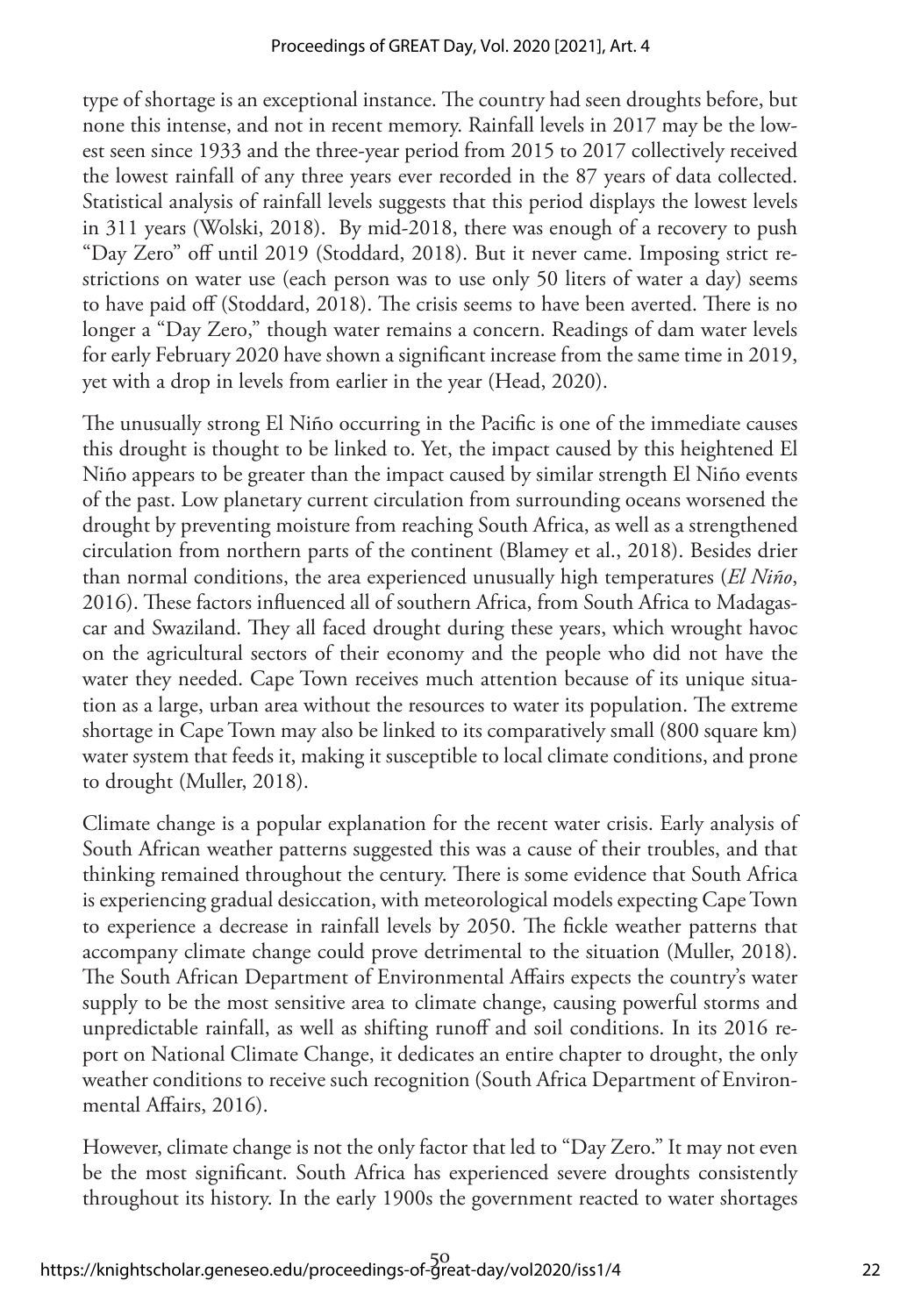by implementing irrigation projects, such as dams and canals. But these projects were poorly designed and carried through. Many of them failed to ameliorate water shortages. They forsook long-term benefits by hastily starting projects they could not use or complete, for short-term gains such as employment of poor whites. More recently, efforts to maximize water resources to meet demands from expanding industry and population shifted their focus to conservation of water and management of demand. Consequently, dam building in the early 2000s slowed, leaving the country vulnerable to water shortages. In 2009, the possibility of a drought in Cape Town received attention along with possible solutions, yet nothing occurred because of the cost associated with the projects (Muller, 2018, p. 175). One culprit that received blame was the Western Cape Water Supply System, which was accused of "poor planning and mismanagement," and failing to take the steps necessary to prevent drought on such a scale (Wolski, 2018, p. 24).

# **An Equalizer or Perpetuator of Inequality?**

Individual views of the drought and water security varied. Some Cape Town residents insist that the drought has brought the experiences of the poorest to even the wealthiest parts of the city. Others suggest that it has increased the gap between the haves and the have nots. To answer whether water shortages are equalizing, one must consider South Africans' "normal" relationship with water. Experiences with water shaped what people determined to be water security or water scarcity. What was water scarcity for some, was security for others. For example, when water restrictions began, some felt it harshly, while others did not suffer. Those dwelling in temporary settlements or in townships regularly used less water than the amount allotted to the public during restrictions. Water scarcity is also a matter of how it affects people's daily lives. It is determined by how much or how little water is accessible to those who need it (Meissner, 2018).

In the most unequal country in the world, water access varies dramatically. One source estimates that out of the 4 million inhabitants of Cape Town, one fourth of that (the poorest and most vulnerable) use 4.5% of the water resources. These are the people living in temporary settlements who had limited access to water to begin with. The ones most impacted by the drought are the middle class or the wealthy, who live in suburbs and can normally afford pools and gardens. Wealthy families are used to water always being there, they turn on the tap and the water flows. But the drought changed that. They could still turn on the tap, but only for a few brief seconds. Water was a national issue, not a household one and water conservation a priority. This strongly contrasts those who lived in informal settlements, like the townships. Inhabitants did not have the luxury of individual faucets. When they need water, they visit communal taps. Instead of using showers or bathtubs which rain down a seemingly endless supply of water, they use the water they collect in kettles and basins. One resident recalled having to switch from cleaning herself with two kettles to one kettle of water (Janssen, 2018).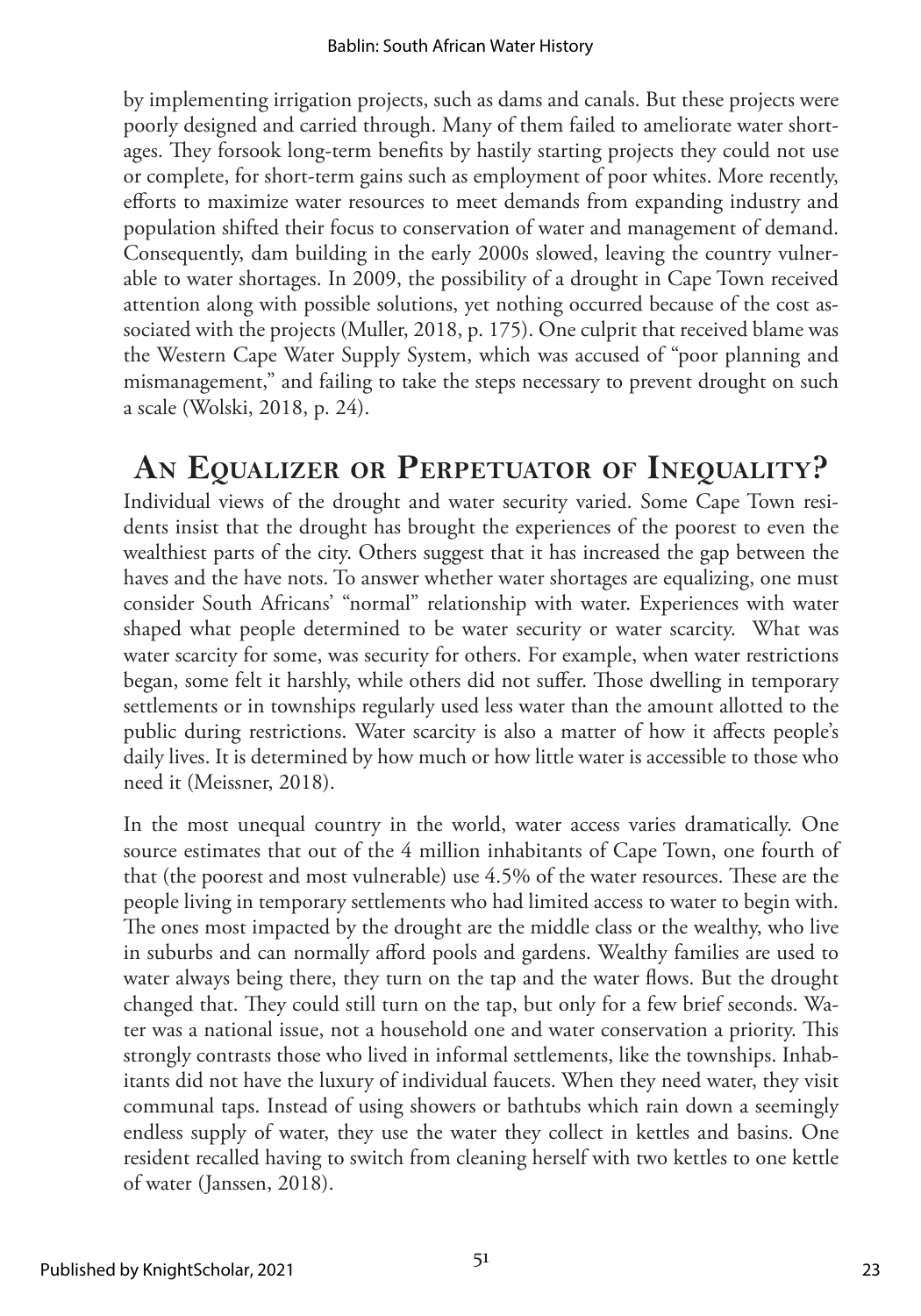The equalizing nature of this drought is brought to light when considering the racial intricacies of water access that existed before it began. As mentioned earlier, informal settlements use far less water than wealthy urban and suburban areas. These informal settlements, or townships, are predominantly composed of black residents and people of mixed race. Houses do not have running water inside them, so cutting back becomes less drastic. While wealthier areas must adjust to not flushing toilets or taking long showers, the inhabitants of townships never had those luxuries accessible to them. They also are used to lining up and waiting for water at communal sources that they then must carry home. Included in the plan for water use, if Day Zero ever came, was for water sources in townships to remain open, meaning that township residents never risked having no water at all (Seemungal, 2018).

Drought as an equalizer is illustrated by the social implications of the country's most recent drought. The people of Cape Town have seen a host of social changes since the drought began, impacting people of all races and statuses. The restrictions put in place to reduce water use were severe. The original water limit for every individual was 23 gallons per day, which changed to 13 gallons as the situations worsened (Janssen, 2018). The expectation was for the limit to fall to six gallons a day if nothing improved, though it never came to such extremes. To meet these requirements, residents of Cape Town had to forego washing dishes, using showers, baths and washing machines, and flushing toilets. They have been creative with using and reusing the precious water they have, including flushing the toilets with "gray water" collected from bathing or cooking. One resident noted that they had not flushed the toilet with tap water for over three months. Water wasting activities including washing cars and watering gardens were prohibited and anyone found violating these restrictions would be fined. The only way to continue with these activities was to buy water from elsewhere (Seemungal, 2018). But, residents of townships have faced similar restrictions for years, without drought restrictions being in place. When metered water came to Soweto, part of the education that came with it included water saving methods frequently used in the drought. A booklet distributed suggested measures like washing children together, turning off showers between rinses, and watering plants with recycled water (Dawson, 2010). These methods aspired to help save water and save money for the residents, unlike later restrictions which were only to help save water.

Unfortunately, water scarcity has changed cultural practices and weakened ties among kin groups and close friends, even while improving inter-class relationships. Insufficient water access left certain cultural practices in question. Communities had to choose between participating in cultural events such as festivals and weddings that used water, or foregoing events altogether. One option included water loss (through washing and cooking) and the other a cultural loss (giving up cultural practices for many years risked losing that practice altogether). Also, constant dissatisfaction with government and society over water issues appears in community life. It seeps into how people treat their friends and neighbors, tainting relationships based on who seems to have more than others. Even when the differences in water use between people are marginal, that the people who are involved in getting water to underdeveloped areas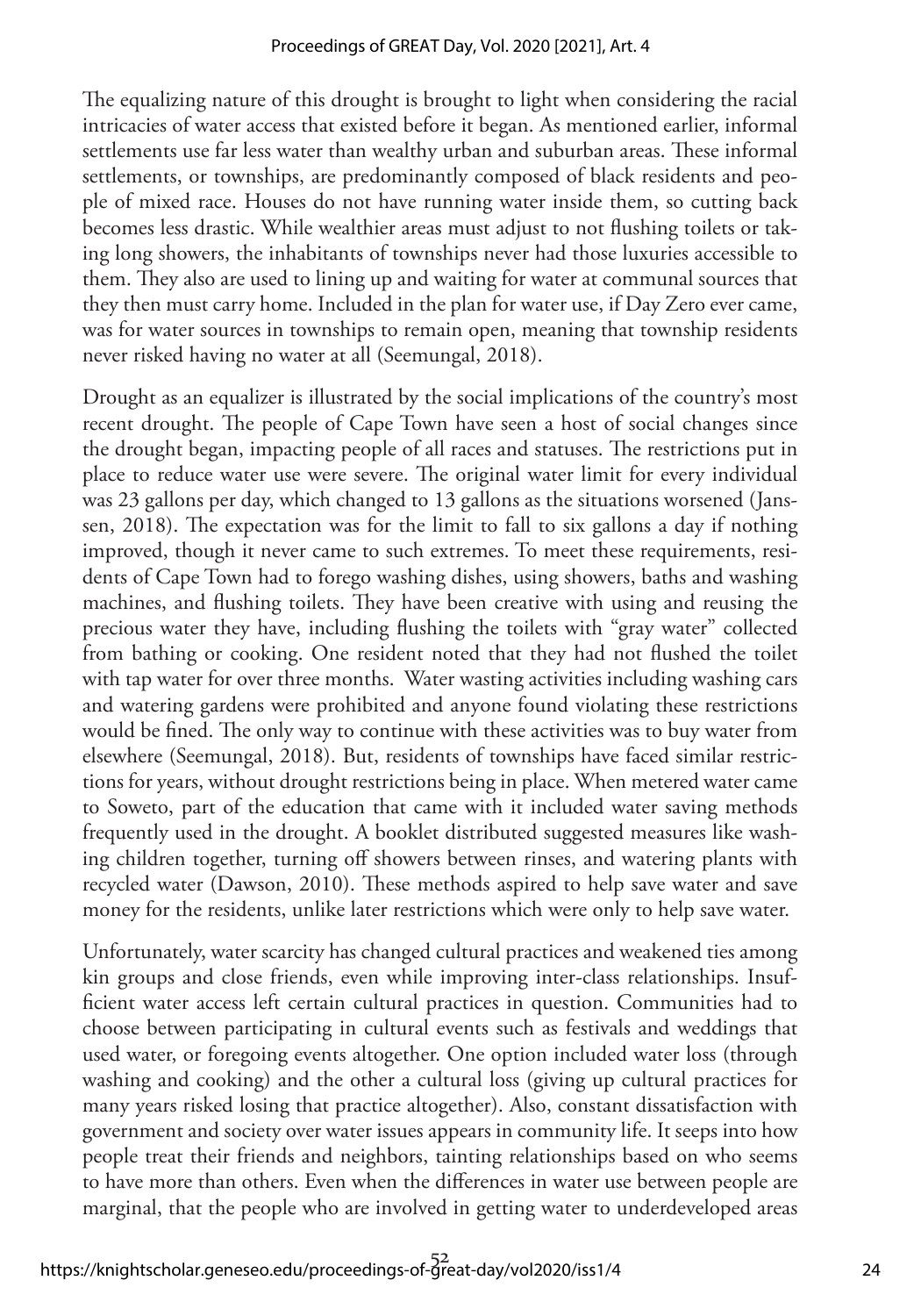are inaccessible and unable to listen to complaints creates bitterness throughout the community.

Individual relationships also experienced strain when community members turned away friends or extended family members in need of water, in order to keep their own family satisfied. Water costs and low supply made water too scarce to share among too big a group (Dawson, 2010). Withering of social networks was a process that began far earlier than 1994. With the rise of industrialization in South Africa, hoards of landless, unemployed, wandering masses changed community structure, as did the growth of slums (Heribert & Moodley, 2005). High levels of competition for work and few resources separated individuals from those around them. As with water shortages, the result was that households and individuals in a normally very social, interconnected community, turned inward, reducing their social presence to keep their needs met. This was a serious loss for poor South Africans, who often relied on extended social networks in times of crisis and demonstrates the expansive impacts of water shortages.

Tight water restrictions have caused rippling effects in South African society. Organizations installed tanks all over the cities and countryside to collect as much rainwater as possible. They were placed everywhere from malls to universities. Residents have been turning to natural springs, such as the Newlands Freshwater Spring near Table Mountain to supplement their water supply. They come with buckets and trucks to fill with water, though the possibility of overuse is always present (Seemungal, 2018). The drought brought about unprecedented water equality. Everyone had to adhere to restrictions, everyone took part in saving the city from Day Zero. When South Africans stood in line for water, they stood with the rich and poor, people of all races, backgrounds and social class. The primal need for water transcended all other differences.

# **Conclusion**

Day Zero was the culmination of years of rain shortages throughout the country of South Africa. The drought that cultivated it was the latest in a series of droughts that stretches back far into South African history. While the cause of this drought is arguable, the pattern of drought seems to result from the country's arid climate. This climate promotes prolonged periods of dryness, with intermittent rainy seasons that do little to improve water problems. The drought that caused Day Zero is also the result of an arid climate, though the severity incorporates other factors. These may include an unusual El Niño effect, poor water management, and an increased water demand from an increasing population and standard of living. The exact cause is nearly impossible to determine, but it is likely that all three of the aforementioned factors played a role in bringing about Day Zero.

Day Zero and the accompanying drought highlight certain aspects of water control that have survived in South Africa since 1994. The impact of water restrictions put in place to prevent Day Zero have been felt more strongly in wealthy, often white, sub-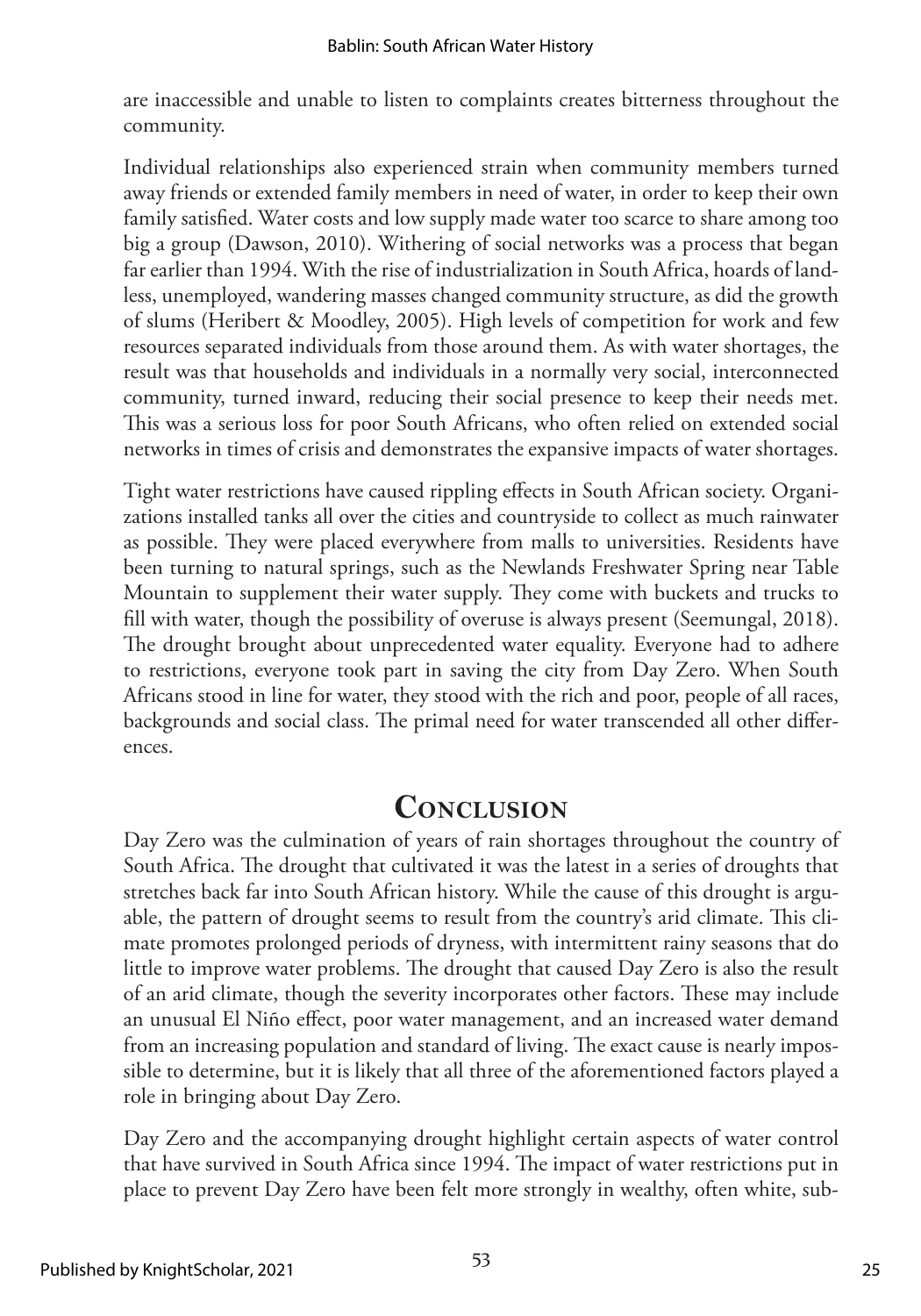urban, and urban areas than in informal townships and rural areas (including homelands). This is because the South African middle and upper class used more water before the drought, for gardens, pools and lengthy showers, which they no longer have access to. Conversely, the lower class, including those in townships and homelands, may not have had access to clean, running water before the drought. Even a thirteen gallons a day water limit, may not have been unusual in such areas. An explanation for this involves a historic look at the location of water and its cost. Before and during apartheid, distribution occurred along racial lines. White areas benefitted from government provided water services more often than non-white populations. In the early era of dam building, they were the targets of settlement projects where they were expected to settle land alongside the dams and canals they were employed to build. The 1913 act that pushed native black populations to the undesirable homeland areas heightened water inequality, as it kept comparatively fertile and irrigated lands in white hands. Areas that possessed access to clean, running water from taps, felt frustrated by them. They saw them as a method of control, something for the apartheid government to shut off until communities fell back into line. This relationship changed little after 1994 with the privatization of water. The companies given control over water may have built more water infrastructure, but they turned it off as soon as people could not afford the expensive costs. These costs disproportionately impacted black populations in homelands who consistently saw a greater price increase than other areas. These factors have contributed to rural and informal settlement communities using less water than suburban and urban areas.

It is possible that the lower class is more vulnerable to water shortages. They may suffer if they cannot transport themselves to a spring or buy water from outside sources. They may also be more dependent on it if, for example, they run a small car washing business or rely on a small garden. These are real reasons that suggest that, while the drought impacts everyone, it does not impact everyone equally. Despite such intricacies, the general opinion is that water restrictions have provided a measure of equality across all social classes. This illustrates a point many have made, that drought has been an equalizer in a historically unequal country. Water shortages, though unfortunate, have brought people of all races together in an unprecedented way. Saving water is a struggle everyone is engaged in.

The water shortages seen in the most recent drought are tied to decades of governmental policies. Historic records show that the natural process of climate change was suspected of causing water shortages, though the primary cause may be more closely linked to human activity. Human activity in this case relates governmental policies of how they controlled water and how used land. Key water policies arose in the early twentieth century while Britain was consolidating its power over the country. The decision to turn South Africa into a source of mineral and agricultural wealth created a lasting impact throughout the region. Intensive mining for gold and diamonds had long-term health consequences when heavy metals contaminated the water supply in a process called acid mine drainage. Large-scale agriculture applied permanent stress on the water supply. Before British control, people living on the land were pastoral,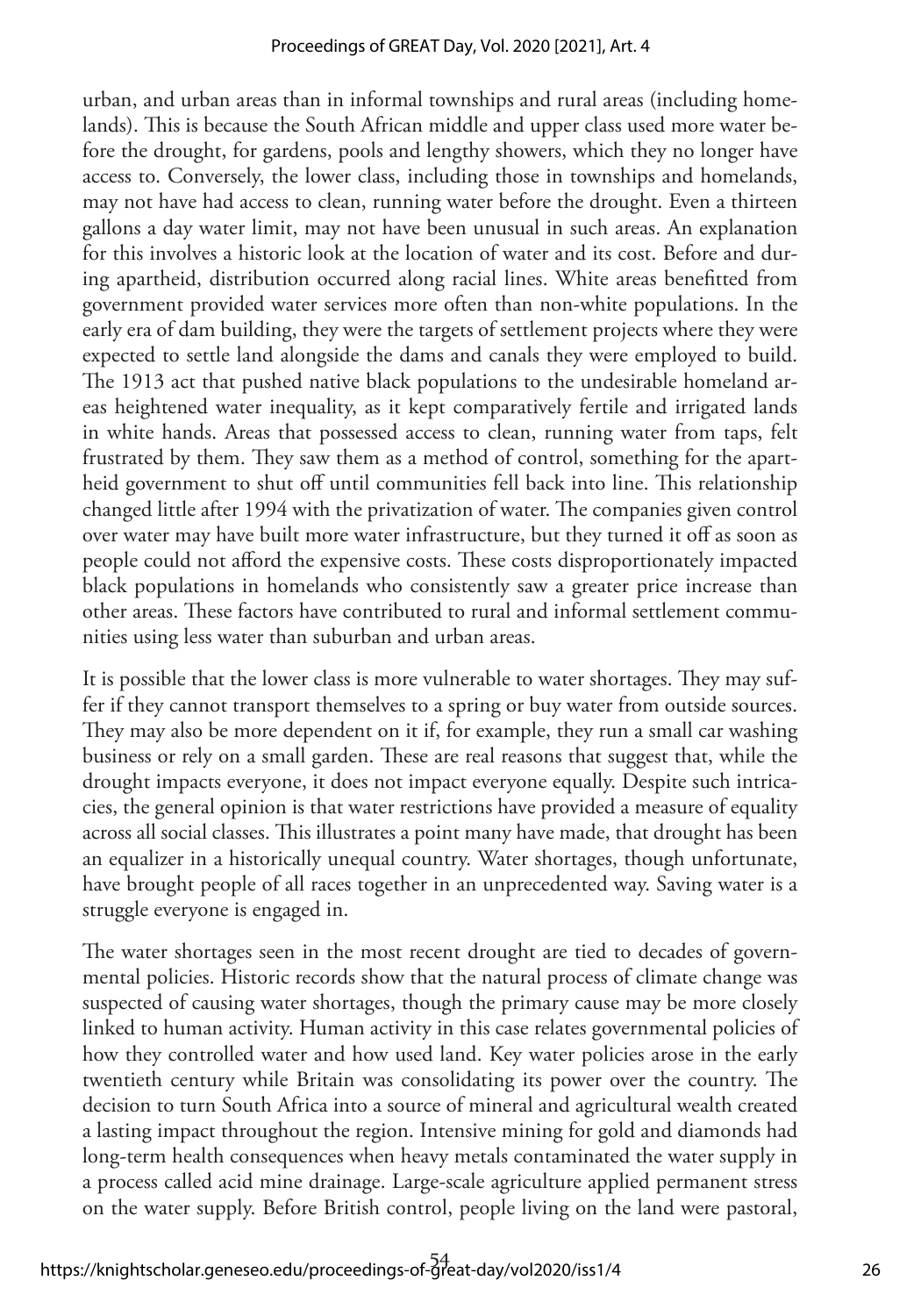nomadic, or used small scale farming. The primarily arid climate seen in South Africa was (and still is) not suitable for such intensive farming without extensive infrastructure to control the needed water. Other solutions for water scarcity included planting forests to hold water in the ground and educating farmers on efficient farming methods, but few saw large scale implementation and success. Many water public works projects began but remained incomplete or were unsuccessful. They faced issues because of poor planning, lack of understanding of the terrain, and insufficient funds. These projects were implemented with racial biases in mind and benefited white populations while further disadvantaging non-white residents. One of the most influential government actions was the 1913 act which created homeland areas for black South Africans, pushed them onto undesirable land to give white settlers better access to arable, irrigated farmlands. Other actions included hiring only white workers to work on projects and giving the irrigated land from the projects to prospective white farmers. These actions resulted in a racially divided South Africa with high levels of water inequality and an inadequate ability to supply its residents with enough water.

Early 20th-century, racially-biased governments created a framework of inequality and prejudice that limited non-white access to clean water. This era saw the establishment of prejudiced policies, such as the preferential treatment of white workers and enhanced water access to white farmers, that created a lasting impact throughout the country. In 1948, the apartheid government inherited this racially biased framework and continued to expand upon the precedents it set. This included limiting non-white population's access to water and further maginalizing indigenious populations onto undesirable, water scarce land under the guise of separate development, a policy that had its roots in the 1913 Land Act which created "homeland" areas. Water inequality continuted throughout the century until the fall of apartheid in 1994 suggested change in the country. However, change has been slow and the past inequalities and ongoing water difficulties (such as droughts) hinder water equality amongst different races. In the future, the country will continue to struggle with the legacy of colonialism and apartheid. The growing population and standard of living will continue to strain the water supply. Water control measures are of paramount importance to protect against these factors and reduce the chances o future water scarcity.

### **References**

### **Primary**

Cotterill, J. (2018). How Cape Town beat the drought. *Financial Times*.

- El Niño—devastating impact on southern Africa's harvest and food security. (2016, February). *EU Science Hub*. Retrieved from [https://ec.europa.eu/jrc/en/news/El](https://ec.europa.eu/jrc/en/news/el-nino-devastating-impact-southern-africa-harvests-and-food-security)  [Niño-devastating-impact-southern-africa-harvests-and-food-security](https://ec.europa.eu/jrc/en/news/el-nino-devastating-impact-southern-africa-harvests-and-food-security)
- Extension of Security of Tenure Act. (1997). *Republic of South Africa Government Gazette*, *389*(62).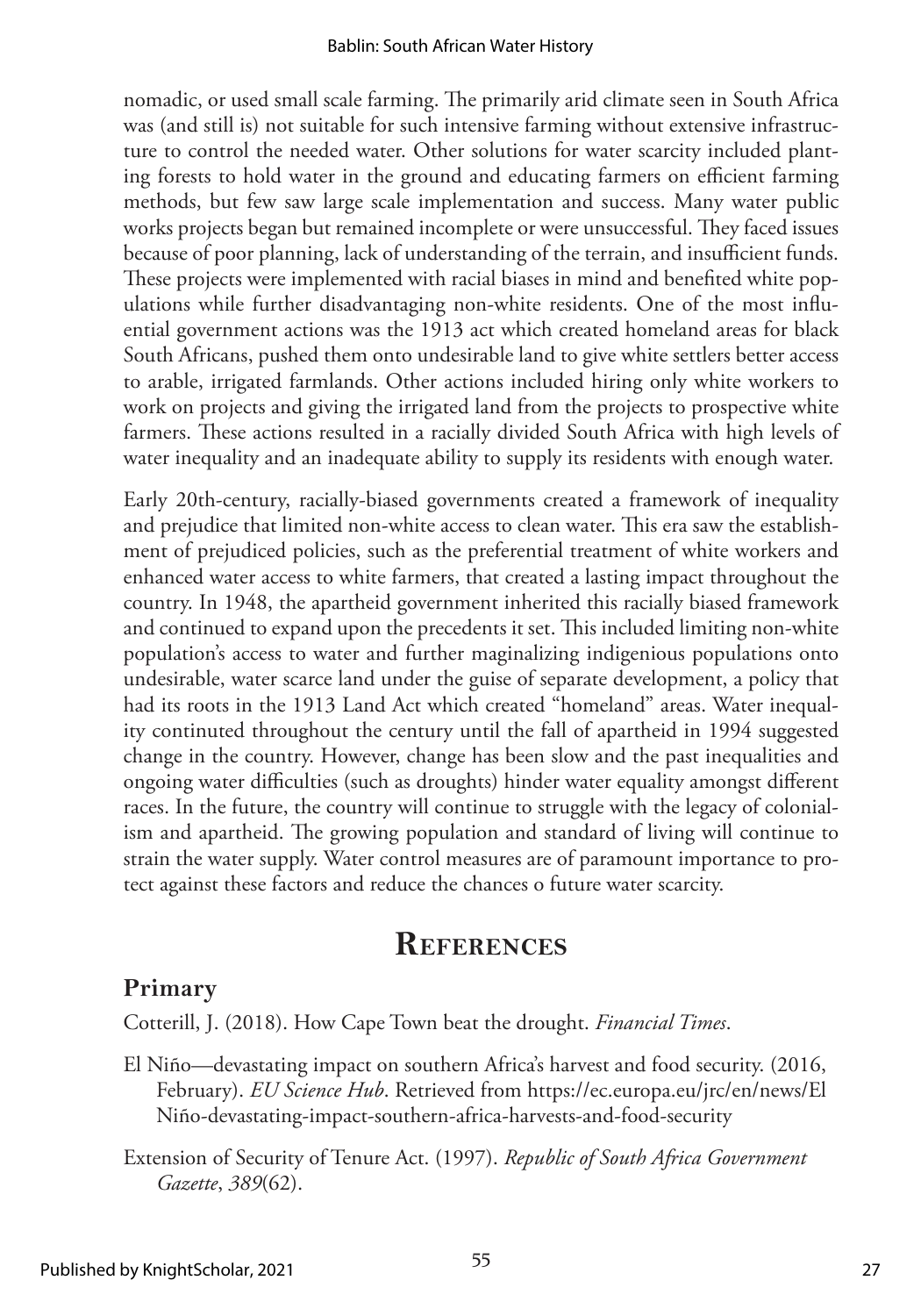Farm Irrigation. (1907, February). *Rand Daily Mail*, p. 6.

Head, T. (2020, February). Cape Town dam levels: Back to reality as water totals plunge. *The South African*.

Irrigation in South Africa. (1902, February). *The Times*, p. 11.

- Irrigation Problems: Treatment of Soils, Best Use of the Water. (1910, May). *Rand Daily Mail*, p. 3.
- Irrigation: The First Big Dam. (1908, September). *Rand Daily Mail*, p. 7.
- Janssen B. (2018, February). What Cape Town's water crisis says about inequality. *USA Today*.
- Kline, B. (2000, April). Clean Water Transforms Life for South African Villages. *The New York Times*.
- Lifford Irrigation Scheme. (1908, December). *The Journal*.
- Muller, M. (2018). Lessons from Cape Town's Drought. *Nature*, 559(7713), 175.
- Our Rainfall: Drying up of South Africa. (1909, January). *Rand Daily Mail*.
- Review. (1920, August). *The Christian Express*, p. 127.
- Seemungal, M. (2018, March). Cape Town drought limits people to 13 gallons of water a day. *PBS NewsHour*.
- South Africa fights "water apartheid." (1992. August). *The Times*, p. 7.
- South African Irrigation Colonies. (1901, November). *The Times*, p. 3-4.
- South Africa, The Department of Environmental Affairs: Climate Change and Air Quality Branch. (2016). *South Africa's Second National Climate Change Report*.
- Stoddard, E. (2018, April 3). Cape Town "Day Zero" pushed back to 2019 as dams fill up in South Africa. *Reuters*.
- *The Christian Express*. (1917, January), p. 5
- *The Christian Express*. (1916, March), p. 34
- The Irrigation Report. (1902, March). *The Christian Express*.
- The Water Problem. (1909, March). *The Christian Express*, p. 8.
- Thompson, G. (2003, May 29). Water Tap Often Shut to South Africa Poor. *The New York Times*.
- What is Acid Mine Drainage? (1994). *U.S. Environmental Protection Agency*.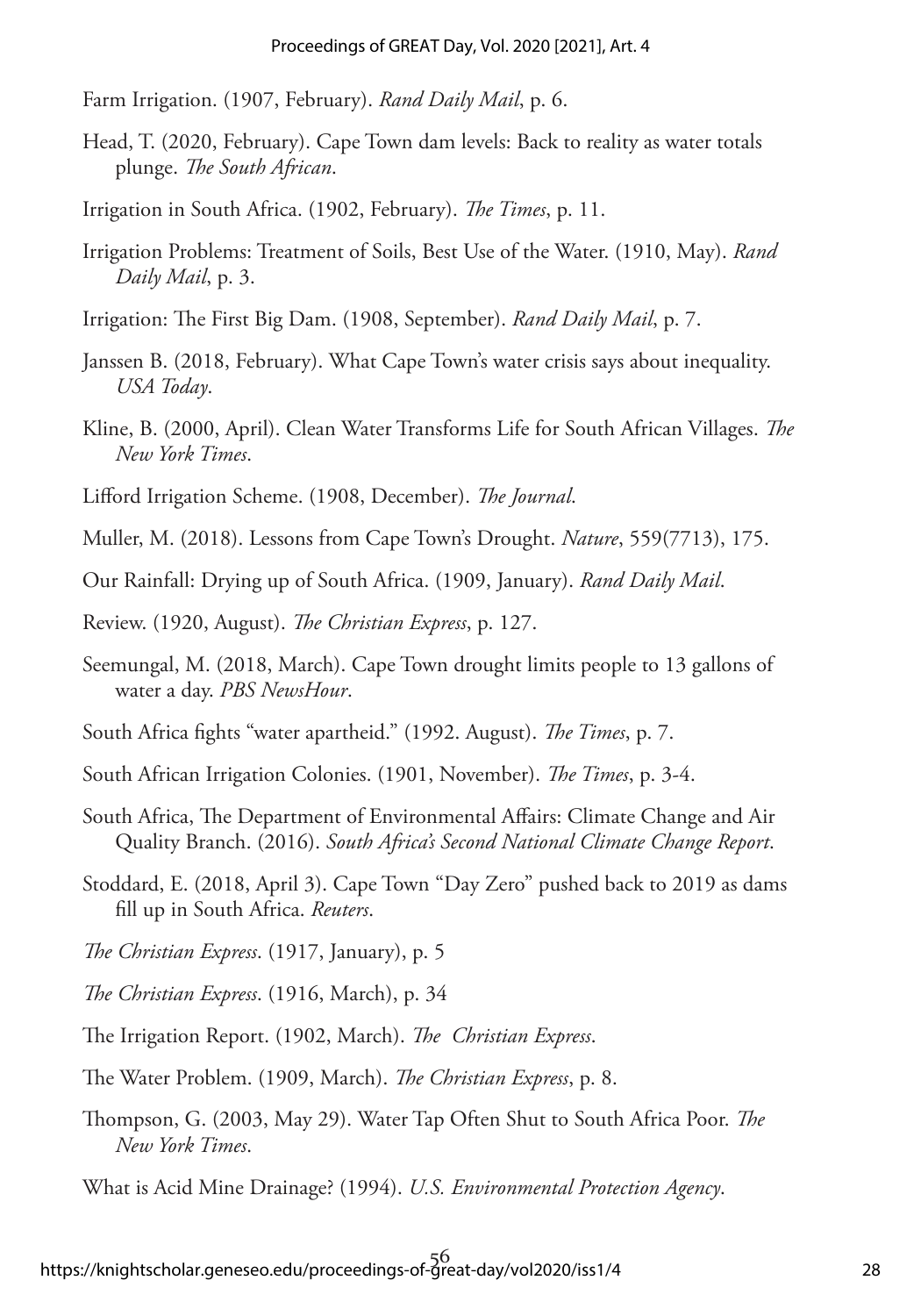### **Secondary**

- Blamey R. C., Kolusu, S. R., Mahlalela, P., Todd, M. C., & Reason, C. J. C. (2018). The role of regional circulation features in regulating El Niño climate impacts over southern Africa: A comparison of the 2015/2016 drought with previous events. *International Journal of Climatology*, *38*(11) 4276-4295. [doi.](https://doi.org/10.1002/joc.5668) [org/10.1002/joc.5668](https://doi.org/10.1002/joc.5668).
- Brown, J. (2013, March). Can Participation Change the Geography of Water? Lessons from South Africa. *Annals of the Association of American Geographers*, *103*(2), 271-79. [doi.org/10.1080/00045608.2013.754685](https://doi.org/10.1080/00045608.2013.754685)
- Dawson, M. (2010). The cost of belonging: exploring class and citizenship in Soweto's water war. *Citizenship Studies*, *14*(3), 381-394. Retrieved from [doi.org/](https://doi.org/10.1080/13621025.2010.490033) [10.1080/13621025.2010.490033](https://doi.org/10.1080/13621025.2010.490033)
- Gonah, T. (2016). Impact of Acid Mine Drainage on Water Resources in South Africa. In *Management and Mitigation of Acid Mine Drainage in South Africa: Input for Mineral Beneficiation in Africa*. *Institute of South Africa*, 41-63. [doi.](https://doi.org/10.2307/j.ctvh8r359.11) [org/10.2307/j.ctvh8r359.11](https://doi.org/10.2307/j.ctvh8r359.11)
- Heribert, A, & Moodley, K. (2020, April). A Brief History of South Africa and Aparthied. In *Seeking Mandela: Peacemaking Between Israelis and Palestinians*. *Temple University Press*, 47-58. <http://www.jstor.org/stable/j.ctt14bt2bt.9>
- Holbrook, G. (1998, January). Shoring up Hydraulic Despotism: Class, Race and Ethnicity in Irrigation Politics in the Eastern Cape Province, South Africa. *Journal of Contemporary African Studies*, *16*(1), 117-32. [doi.](https://doi.org/10.1080/02589009808729623) [org/10.1080/02589009808729623](https://doi.org/10.1080/02589009808729623)
- Meissner, R., Maronel, S., Elliot, M., Justinus, S., Winile, M., Ngowenani, N., Inga, J. (2018, September). South African Local Government Perceptions of the State of Water Security. *Environmental Science & Policy, 87*, 112-27. [doi.](https://doi.org/10.1016/j.envsci.2018.05.020) [org/10.1016/j.envsci.2018.05.020](https://doi.org/10.1016/j.envsci.2018.05.020)
- Mathee, A. (2011). Environment and Health in South Africa: Gain, Losses, and Opportunities. *Journal of Public Health Policy, 32*, 37-43. [doi.org/10.1057/](https://doi.org/10.1057/jphp.2011.21) [jphp.2011.21](https://doi.org/10.1057/jphp.2011.21)
- Mettetal, E. (2019, May). Irrigation Dams, Water and Infant Mortality: Evidence from South Africa. *Journal of Development Economics, 138*, 17-40. [doi.](https://doi.org/10.1016/j.jdeveco.2018.11.002) [org/10.1016/j.jdeveco.2018.11.002](https://doi.org/10.1016/j.jdeveco.2018.11.002)
- Ozden, C. (2014). The Pontifex Minimus: William Willcocks and Engineering British Colonialism. *Annals of Science*, *71*(2), 183. [doi.org/10.1080/00033790.2](https://doi.org/10.1080/00033790.2013.808378) [013.808378](https://doi.org/10.1080/00033790.2013.808378)